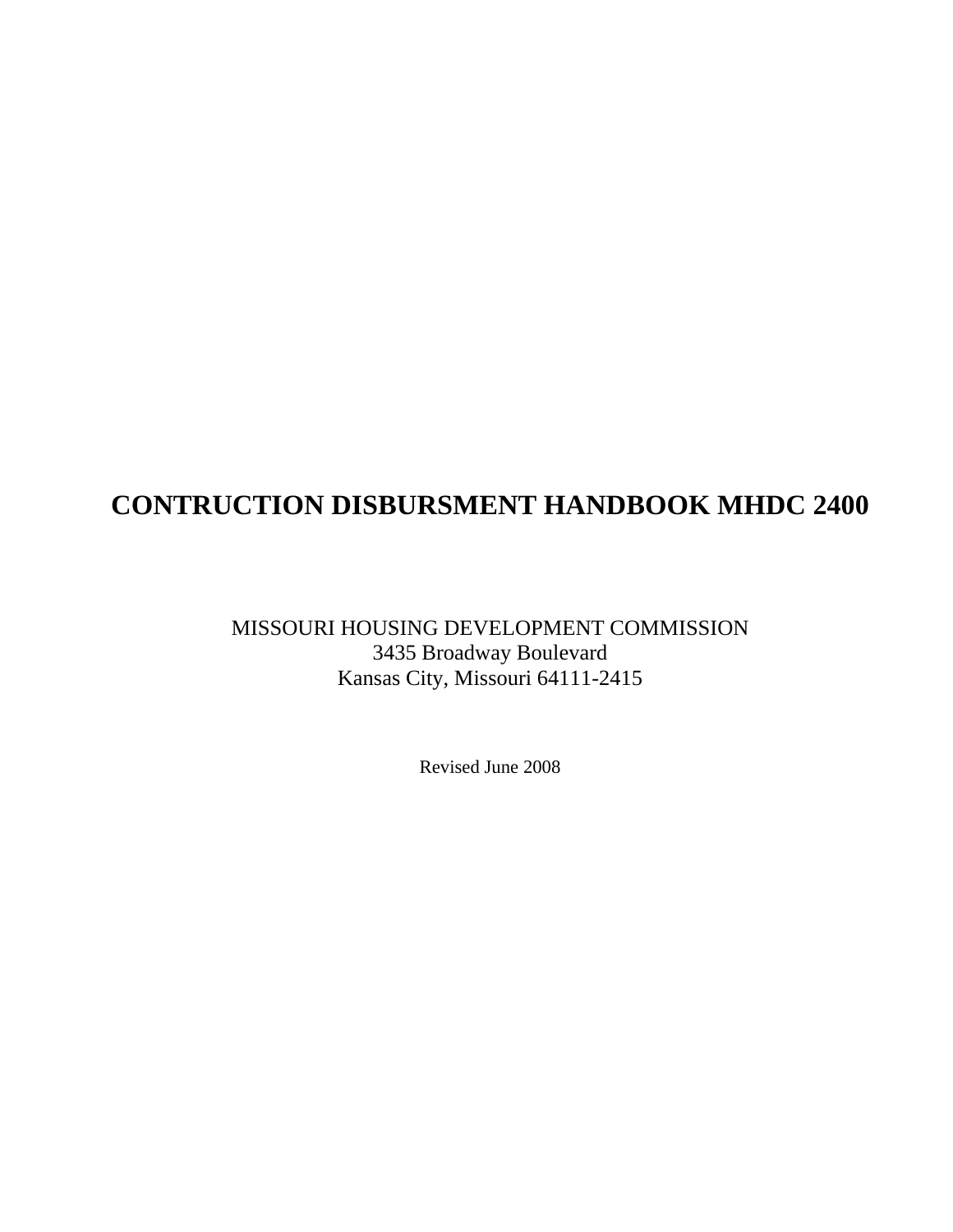### **TABLE OF CONTENTS**

|      | <b>INTRODUCTION</b>                         | <b>Page</b><br>3        |
|------|---------------------------------------------|-------------------------|
| I.   | <b>FAILURE TO MEET TIME FRAMES</b>          | 3                       |
| II.  | <b>IDENTITY OF INTEREST</b>                 | $\overline{\mathbf{3}}$ |
|      | III. CONSTRUCTION DISBURSMENT FORMS         | $\overline{\mathbf{3}}$ |
| IV.  | <b>REQUEST ADVANCE OF MORTGAGE PROCEEDS</b> | $\overline{\mathbf{4}}$ |
|      | <b>WHEN TO SUBMIT</b><br>A.                 | 4                       |
|      | <b>B.</b> WHAT TO SUBMIT                    | $\overline{\mathbf{4}}$ |
|      | <b>C. SUPPORT DOCUMENTS</b>                 | $\overline{\mathbf{4}}$ |
| V.   | <b>MORTGAGOR'S SUBMISSION PACKET</b>        | 5                       |
|      | <b>MHDC REVIEW</b><br>A.                    | 5                       |
|      | <b>B. PROCESSING</b>                        | 5                       |
| VI.  | <b>DISBURSEMENT PACKET</b>                  | 5                       |
|      | <b>DISTRIBUTION</b><br>A.                   | 5                       |
| VII. | <b>SPREADSHEETS</b>                         | 6                       |
|      | A. FEES                                     | 6                       |
|      | <b>B. CONSTRUCTION RETAINAGE</b>            | 6                       |
|      | C. STORED MATERIALS                         | 7                       |
|      | <b>D. ADJUSTMENTS</b>                       | 7                       |
|      | VIII. REQUEST RELEASE OF ESCROW FUNDS       | 7                       |
|      | <b>CASH ESCROWS</b><br>$\mathbf{A}$ .       | 7                       |
|      | <b>B.</b> FORM 2460                         | 7                       |
|      | $C_{\bullet}$<br><b>PROCESSING</b>          | 7                       |
|      | <b>D. DISTRIBUTION</b>                      | 7                       |
| IX.  | <b>CHANGE ORDER AIA DOCUMENT G701</b>       | 8                       |
|      | <b>SUBMISSION</b><br>$A_{\cdot}$            | 8                       |
|      | <b>B. PROCESSING</b>                        | 8                       |
|      | $\mathbf{C}$ .<br><b>DISTRIBUTION</b>       | 8                       |
|      |                                             |                         |

### **EXHIBITS 10**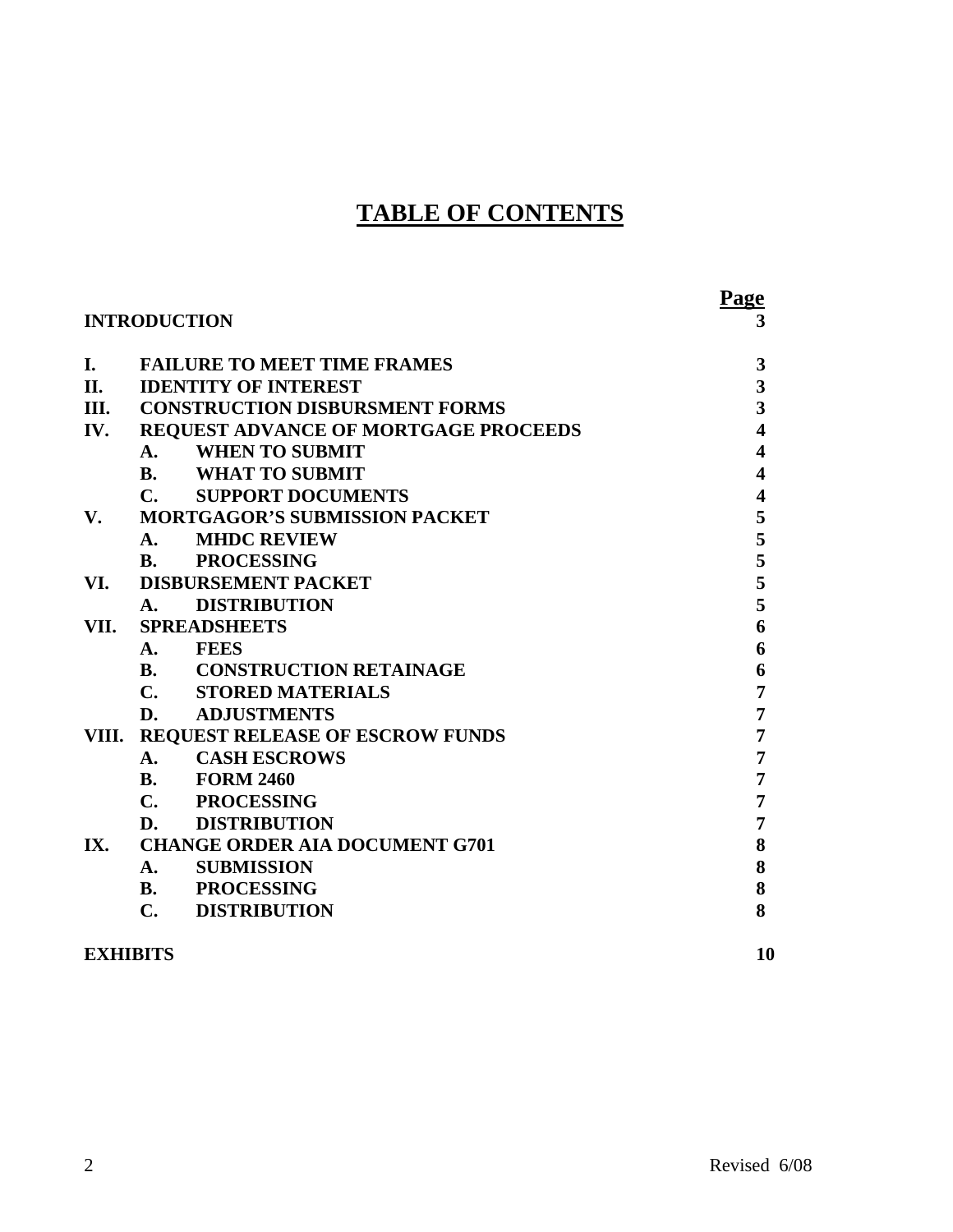### **CONSTRUCTION DISBURSEMENT GUIDE** MHDC 2400

============================================================================================ **INTRODUCTION** This guide is provided as a source of information and instruction to the mortgagor/owner and the general contractor to request and receive funds due them under the Capital Advance Agreement, the Disbursing Agreement, the Construction Contract, the various escrow agreements and other documents related to MHDC's multifamily housing loan programs and the low-income tax credit programs.

It is the responsibility of the mortgagor/owner and the general contractor to provide MHDC with the appropriate and accurately prepared documentation as regards their request for funds. This guide contains MHDC forms and exhibits of AIA documents that are necessary for submission to receive mortgage proceeds and/or escrow funds held by MHDC.

All disbursements will be made in accordance with the Capital Advance Agreement, the Disbursing Agreement, and other related project loan documents. =============================================================================================

I. **FAILURE TO MEET** Failure to meet the time frames and requirements established by this guide may result in the disapproval of the principals of the mortgagor entity or the general contractor from participating in future MHDC multifamily housing programs.

II. **IDENTITY OF INTEREST** For purposes of this guide an identity of interest is any financial interests or family relationships which exist between the mortgagor/owner, officers, stockholders or general partners of the mortgagor, developer, sponsor and the general contractor, a subcontractor, equipment lessor or material supplier.

### III. **CONSTRUCTION DISBURSEMENT FORMS**

- a) Application for Advance of Mortgage Proceeds (use MHDC Form 2420-2 for Bond Financing).
- b) Application and Certification for Payment (AIA Document G702)
- c) Continuation Sheet (AIA Document G703)
- d) Disbursement Schedule (MHDC Form 2430)
- e) Contractor's Advance (MHDC Form 2440)
- f) Contractor's Prevailing Wage Certificate (MHDC Form 2450)
- g) Request for Release of Escrow Funds (MHDC Form 2460)
- h) Change Order (AIA Document G701)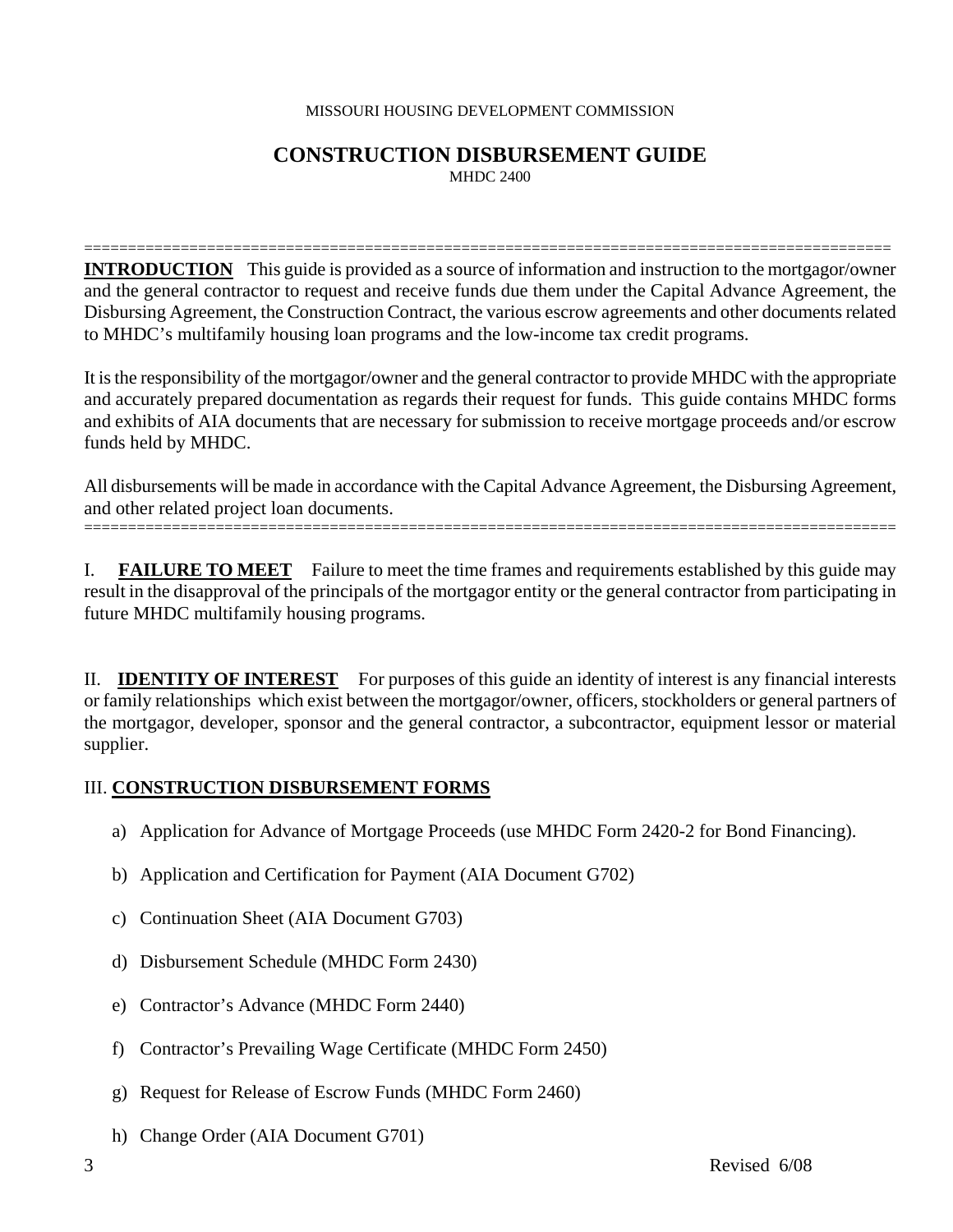### **IV. REQUEST ADVANCE OF MORTGAGE PROCEEDS**

### **A. WHEN TO SUBMIT**

- 1) Seven (7) working days prior to the date of initial closing.
- 2) Monthly.
- 3) Seven (7) working days prior to the date of final closing

### **B. WHAT TO SUBMIT**

- 1) Three originals of forms III, A( MHDC 2420), B(AIAG702) and C(AIAG703) above.
- 2) Documentation to support the amounts requested.

It is not necessary to include lien waivers as support documentation to MHDC. It may be necessary to provide these and supporting documentation to the Title Company.

All documents submitted must have live signatures and be completed in their entirety. Incomplete documents or documents without live signatures will be returned to the mortgagor for correction.

An updated construction draw schedule must be submitted with each draw request, reflecting the actual costs processed to-date with revised projections of future payment requests.

### **Effective with all 2008 developments the I-9 compliance requirements should be submitted to:**

 **Workforce Eligibility Compliance Unit Missouri Housing Development Commission 3435 Broadway Kansas City, MO 64111** 

### **Additional information is available on the MHDC Rental Production website : http://www.mhdc.com/we/**

### **C. SUPPORT DOCUMENTS**

- 1) Copies of paid receipts and/or invoices for the amounts requested.
- 2) AIA G702 and G703, approved by MHDC inspector.
- 3) Contractor's Prevailing Wage Certificate (MHDC Form 2450) and Subcontractor list for Davis Bacon (HOME) and HUD Risk-Share projects. Submit HUD Form WH-347 to MHDC HOME Administrator weekly.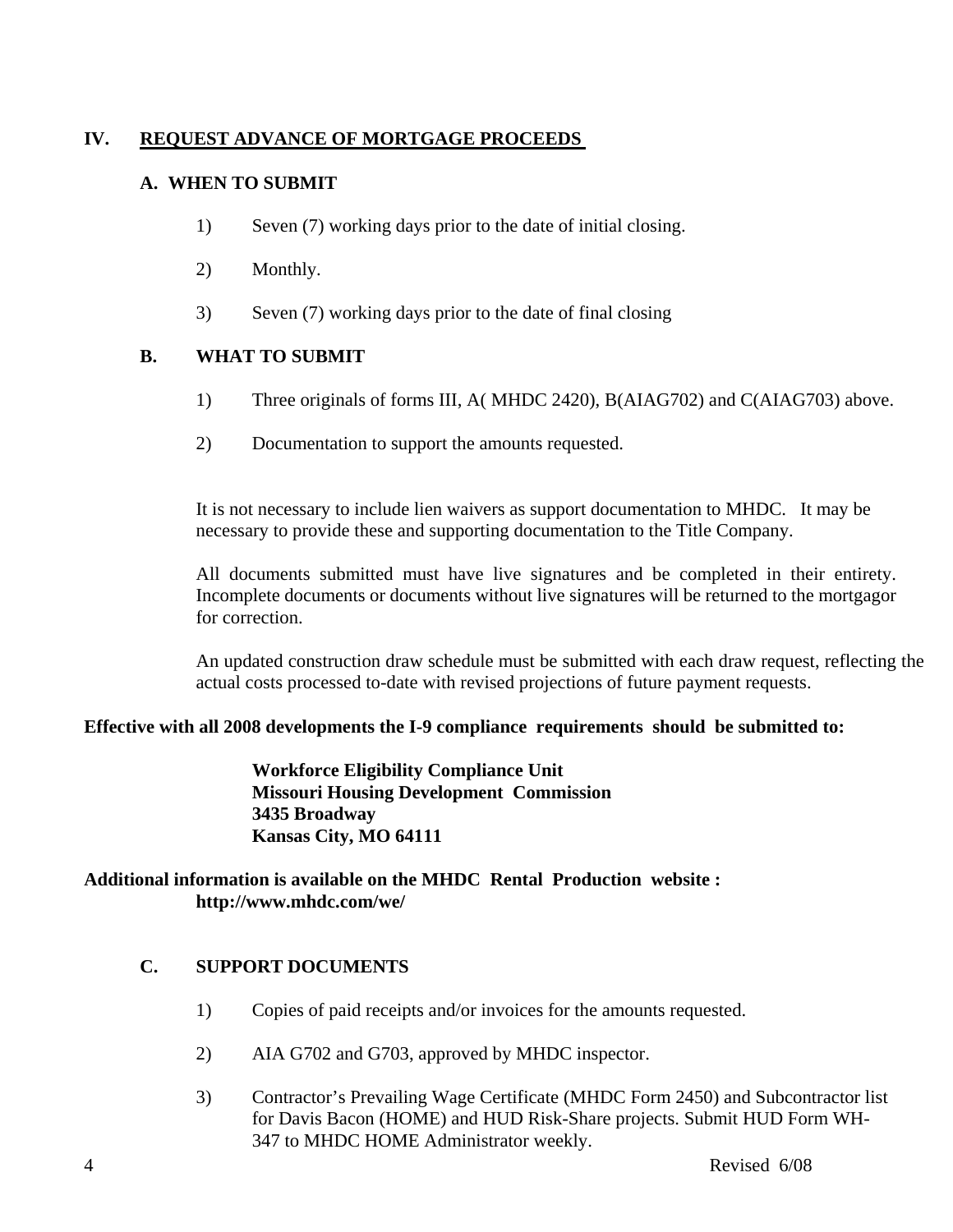- 4) The Owner and/General Contractor must submit to MHDC with each draw a list of all laborers and mechanics employed by General Contractor and Subcontractors. The detailed information should be submitted on the MHDC Form 2425. (I-9 Compliance Form)
- 5) The Owner and General Contractor must provide to MHDC a Certificate of Good Standing issued by the office of the Missouri Secretary of State for the General Contractor and Subcontractors.

### **V. MORTGAGOR'S SUBMISSION PACKET**

- **A. MHDC REVIEW** When the mortgagor has assembled the above forms and support documentation they are to submit the packet to MHDC. MHDC will review the packet and:
	- 1) Order the necessary inspection by MHDC's architect and/or inspector, if not approved on the G702 form.
	- 2) Review the documentation received for accuracy and completeness.
	- 3) Contact the mortgagor or contractor regarding any questions or problems.

### **B. PROCESSING**

*Processing start date*: the date the approved inspection report is received back from MHDC's architect and/or inspector.

If the mortgagor's submission packet is in order and there are no unresolved problems, MHDC will process the draw in a maximum of five working days from the *processing start date*.

For HOME funded loans it takes a minimum of two days to receive funds from the federal government. This extends the time it takes to process the submission packet to a maximum of five working days.

### **VI. DISBURSEMENT PACKET**

### **A. DISTRIBUTION**

- 1. Title Company, via overnight delivery service:
	- a) Original, approved Application for Advance of Mortgage Proceeds (MHDC Form 2420).
	- b) Disbursement Schedule (MHDC Form 2430) and Contractor's Advance (MHDC Form 2440).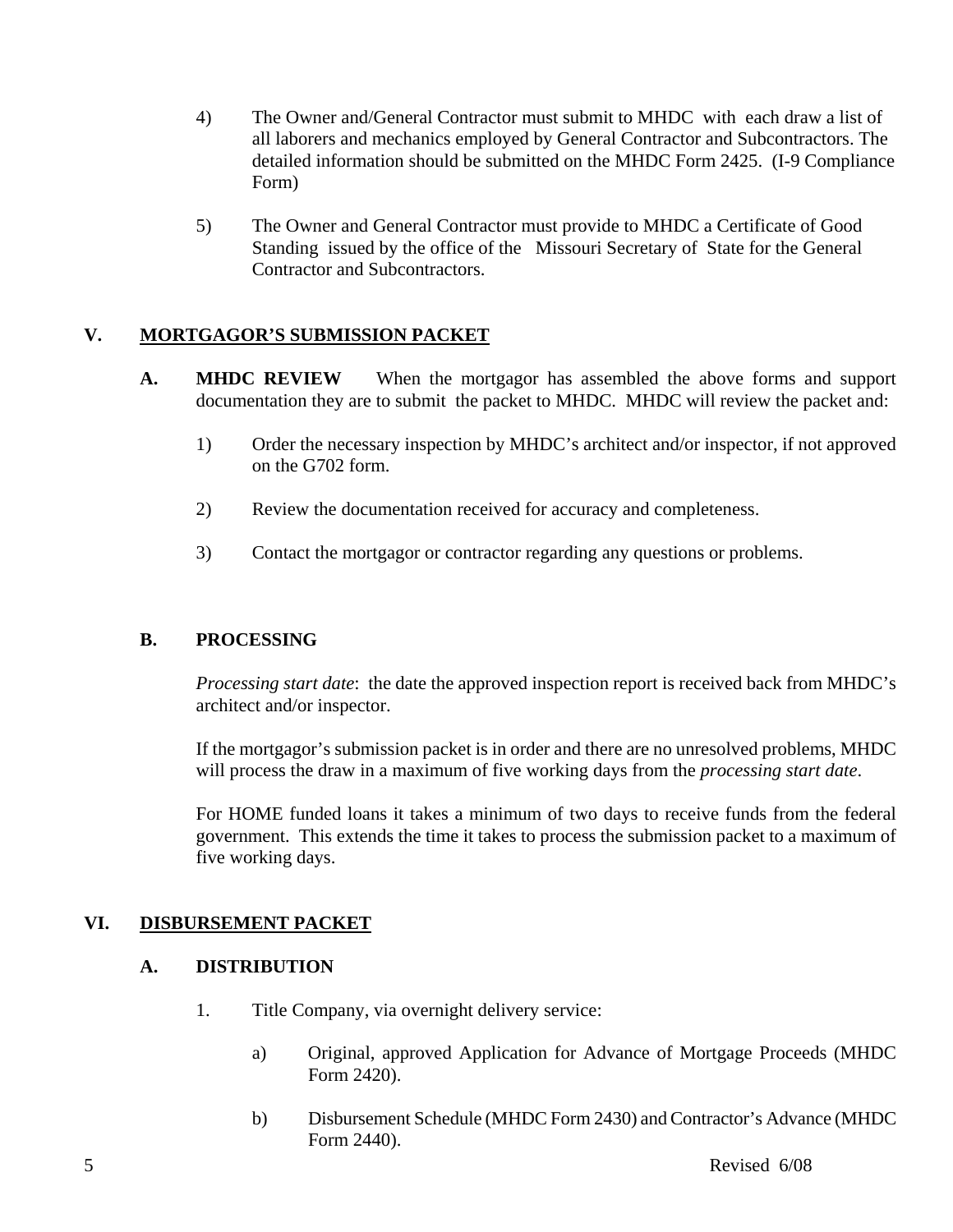- c) Support documentation.
- d) MHDC's check or documentation regarding wire transfer of funds.
- e) Cover letter of instruction.
- 2) Mortgagor/Owner:
	- a) Original, approved Application of Advance of Mortgage Proceeds (MHDC Form 2420).
	- b) Disbursement Schedule (MHDC Form 2430) and Contractor's Advance (MHDC Form 2440).
	- c) Copy of title company cover letter.
- 3) Architect, copies of 1) a), b), and c) above.
- 4) Contractor, copies of 1) a), b, and c) above.
- 5) Copies will be sent to other interested parties on an as needs basis.

### **VII. SPREADSHEETS**

### **A) FEES**

- 1) Fees paid in accordance with the percentage of completion:
	- a) Architect's fee for supervision.
	- b) Builder's overhead.
	- c) Builder's profit.

### **B) CONSTRUCTION RETAINAGE**

- 1) 10% of construction/rehabilitation costs.
- 2) At 90% completion, retainage **may** be reduced to 5% of construction costs, if approved by MHDC's Architect, development inspecting Architect, Chief Underwriter, and owner.
- 3) \*The remaining amount due to the contractor will be released once MHDC receives the required close-out items from the Contractor. (I.e. Letter of Credit for Latent Defects, Contractor Cost Certification, etc.)

### **C. STORED MATERIALS**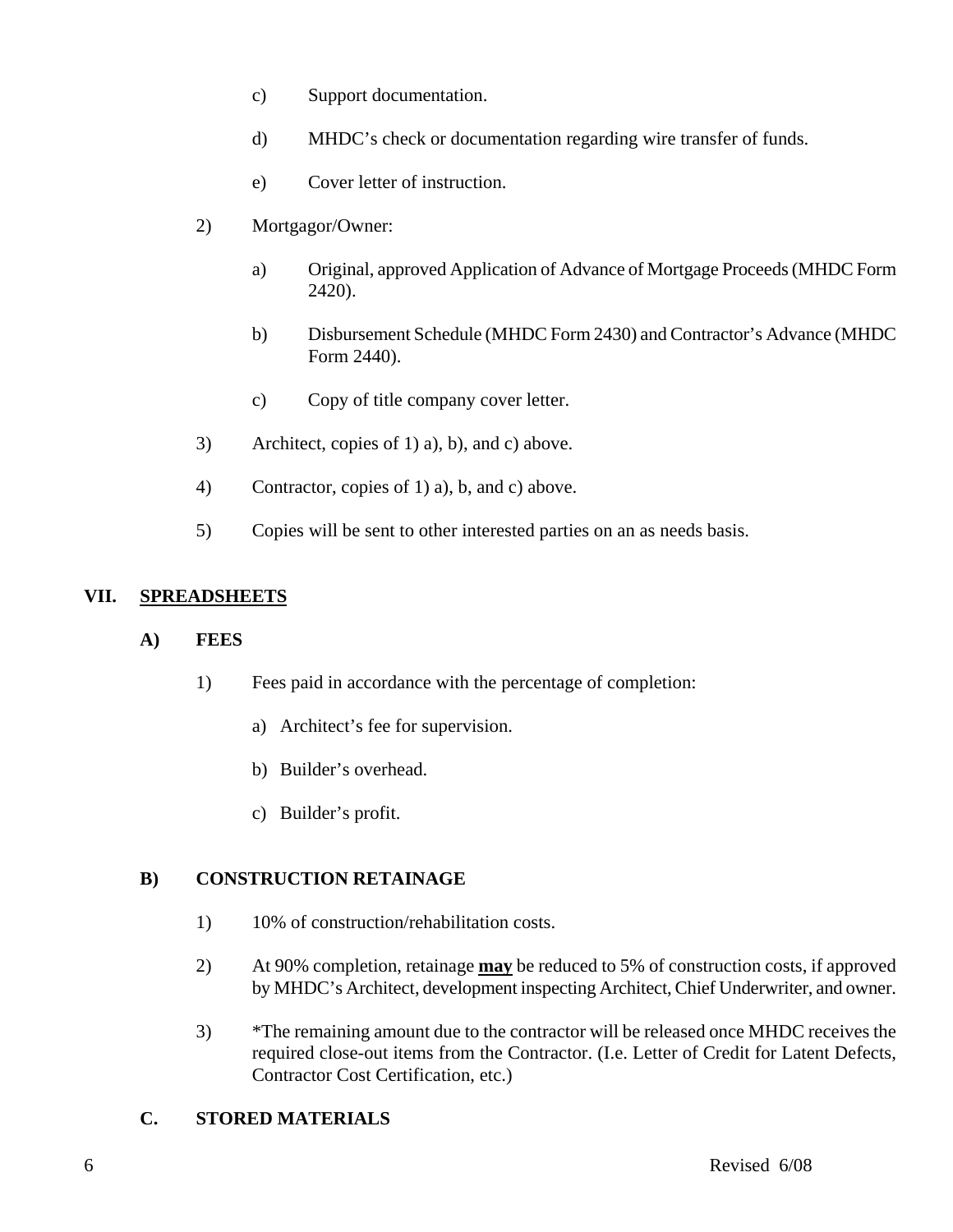Stored materials will only be allowed if approved by MHDC's architect or inspector and are stored in a secure bonded warehouse or on site trailer with appropriate insurance and/or security.

### **D. ADJUSTMENTS**

- 1) Adjustments may be made to the previously approved contractor's/mortgagor's cost breakdown (MHDC Form 115) with a change order (G701)
	- a) Any changes to the Construction contract require an approved change orders (G701).

b) To apply savings in line item amounts to other line items needing increased funding requires an approved change order (G701).

c) Savings in line items remaining after the final advance of mortgage proceeds is calculated will not be advanced to the mortgagor. The Chief Underwriter may approve a reduction in tax credits, if there are any, in lieu of a reduction in the original mortgage amount. The HOME Program requires that un-disbursed funds be returned to HUD.

### **VIII. REQUEST RELEASE OF ESCROW FUNDS**

- **A. Cash escrows** held and maintained by MHDC that require submission of Request For Release of Escrow Funds (MHDC Form 2460) are:
	- 1) Initial Completion Assurance Escrow.
	- 2) Working Capital Escrow.
	- 3) Off-Site Facilities Escrow.
	- 4) Other required escrows.

### **B. SUBMISSION of** (**MHDC FORM 2460)**

- 1) Three copies of MHDC Form 2460 are to be submitted. The form must be completed in its entirety and contain live signatures. Incomplete forms and forms without the required live signatures will be returned to the mortgagor for correction.
- 2) Documentation to support the request for release of escrow funds must be attached.

### **C. PROCESSING**

MHDC will review the form and supporting documentation for accuracy and completeness. *If everything is in order*, MHDC will process the request in a maximum of five working days.

### **D. DISTRIBUTION**

1) Title Company, via overnight delivery service;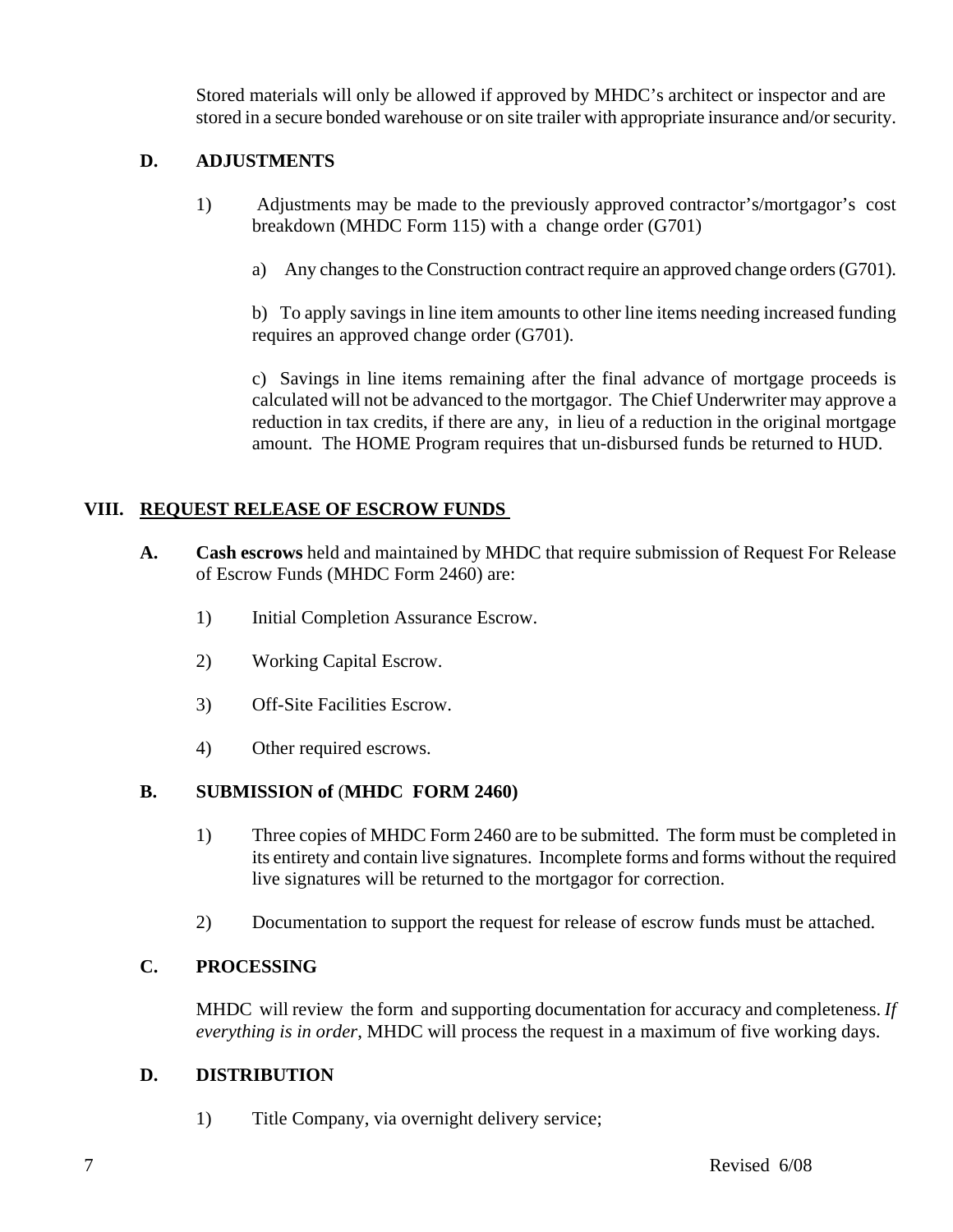- a) Original, approved MHDC Form 2460.
- b) Support documentation.
- c) MHDC's check and escrow account spread sheet.
- d) Cover letter of instruction.
- 2) Mortgagor/Owner;
	- a) Original, approved MHDC Form 2460.
	- b) Copy of title company cover letter of instruction.
	- c) Copy of escrow account spread sheet.
- 3) Copies will be sent to other interested parties on an as needs basis.

### **IX. CHANGE ORDER AIA DOCUMENT G701**

### **A. SUBMISSION**

- 1) Three original copies with the required live signatures.
- 2) Copies of drawings, specifications, documents or other supporting data.

### **B. PROCESSING**

- 1) Order inspection and approval by MHDC's architect, inspector or chief underwriter.
- 2) Processing time will be determined by the location and travel time needed in order to inspect, but no longer than five working days from the inspection approval date.

### **C. DISTRIBUTION**

- 1) Title Company;
	- a) Original, approved AIA Form G701.
	- b) Copies of support documentation.
- 2) Architect and Mortgagor/Owner;
	- a) Original, approved AIA Form G701.
- 3) Contractor;
	- a) Copy of approved AIA Form G701.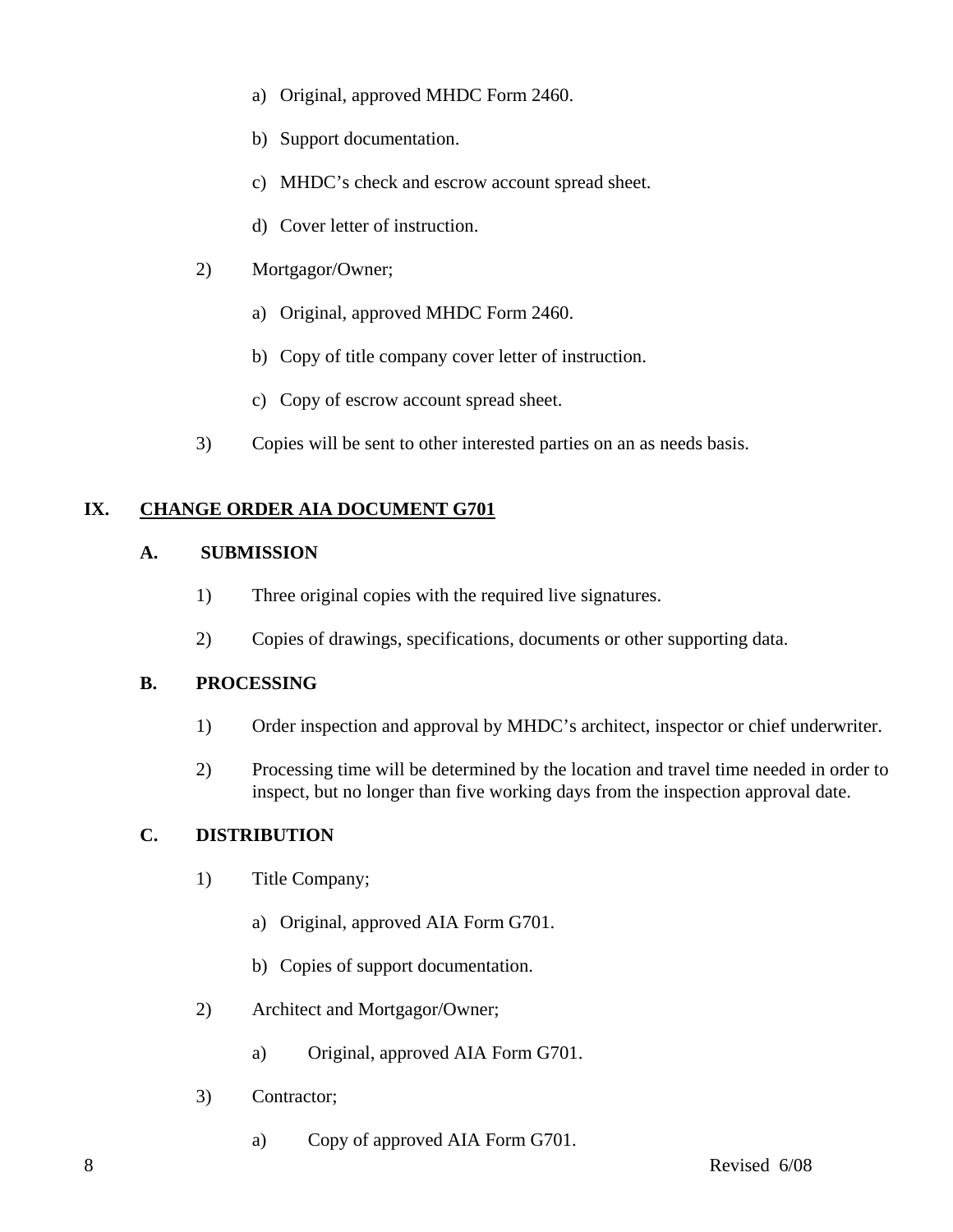4) Copies will be sent to other interested parties on an as needs basis.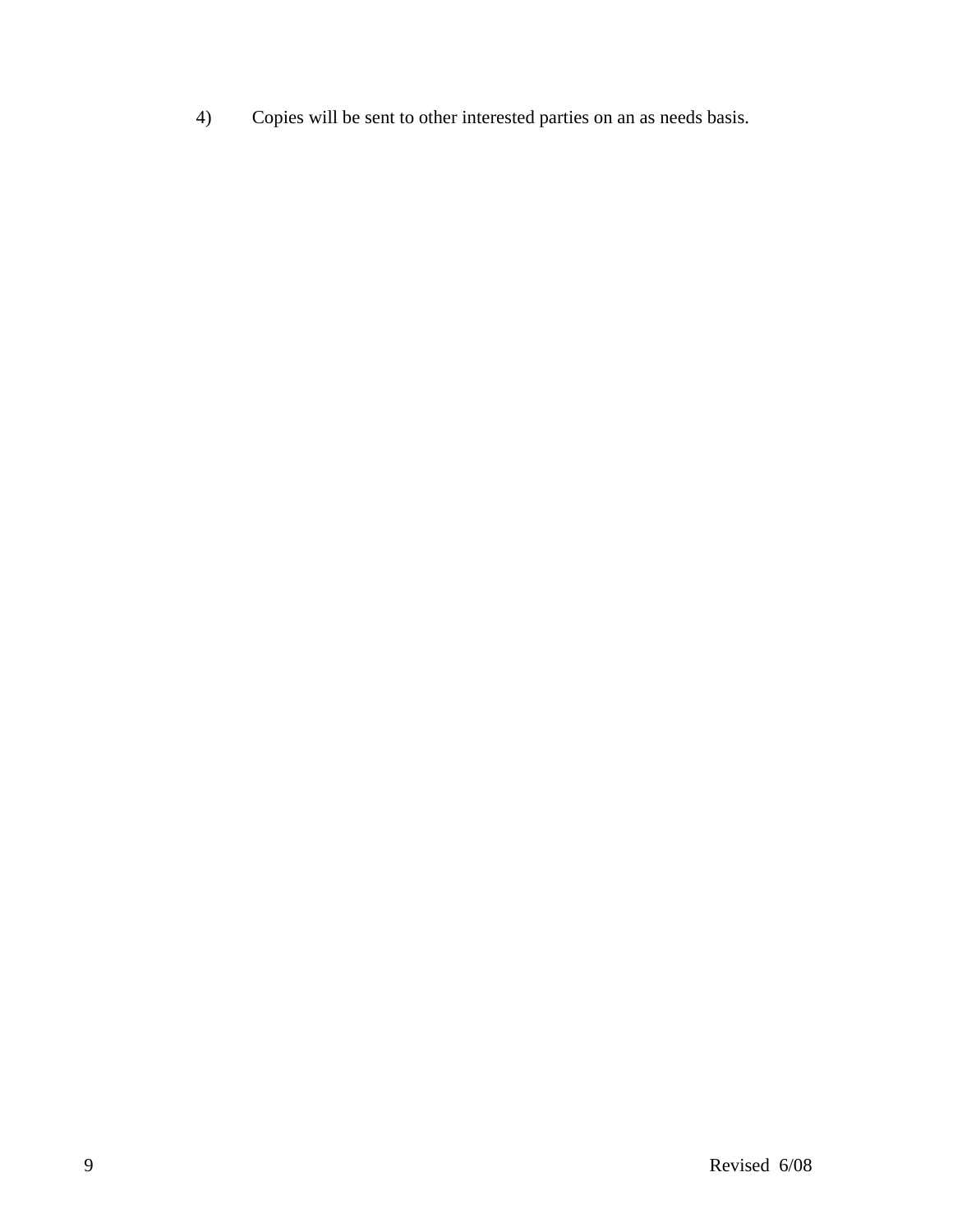### **EXHIBITS**

- **1. APPLICATION FOR ADVANCE OF MORTGAGE PROCEEDS (MHDC Form 2420-2 for BOND Financing)**
- **2. APPLICATION AND CERTIFICATION FOR PAYMENT (AIA DOCUMENT G702)**
- **3. CONTINUATION SHEET (AIA DOCUMENT G703)**
- **4. DISBURSEMENT SCHEDULE (MHDC FORM 2430)**
- **5. CONTRACTOR'S ADVANCE (MHDC FORM 2440)**
- **6. CONTRACTOR'S PREVAILING WAGE CERTIFICATE (MHDC FORM 2450)**
- **7. REQUEST FOR RELEASE OF ESCROW FUNDS (MHDC FORM 2460)**
- **8. CHANGE ORDER (AIA DOCUMENT G701)**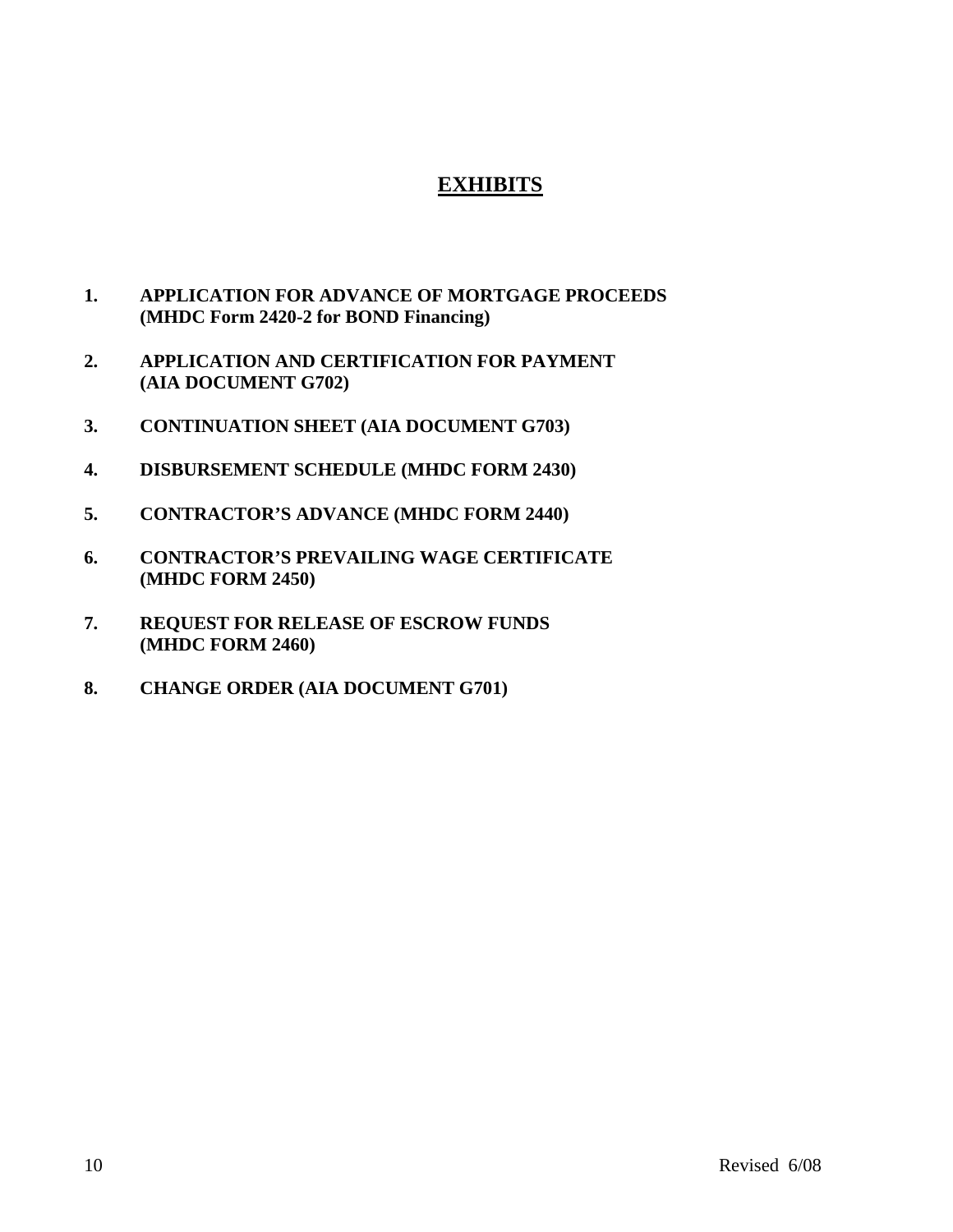### **APPLICATION FOR ADVANCE OF MORTGAGE PROCEEDS**

MHDC FORM 2420

INSTRUCTIONS: This form is to be completed and submitted by the mortgagor in triplicate with live (original) signatures on all copies. The Contractor's Requisition Form G702-703 and copies of paid receipts and/or invoices must accompany the application. P

| <b>NAME OF PROJECT</b>                                                                                                                                                         |                                   |                       | MHDC NO.                                                                                                                                                                                                                                                                                                                                                                                                |  |  |  |  |
|--------------------------------------------------------------------------------------------------------------------------------------------------------------------------------|-----------------------------------|-----------------------|---------------------------------------------------------------------------------------------------------------------------------------------------------------------------------------------------------------------------------------------------------------------------------------------------------------------------------------------------------------------------------------------------------|--|--|--|--|
| NAME OF MORTGAGOR                                                                                                                                                              |                                   |                       | ADVANCE NO.                                                                                                                                                                                                                                                                                                                                                                                             |  |  |  |  |
| The undersigned mortgagor hereby requests a payment of the sum of \$<br>the Capital Advance Agreement executed on the<br>due this application set forth in the schedule below. |                                   | day of                | covering advances provided for by<br>, as indicated by the total amount                                                                                                                                                                                                                                                                                                                                 |  |  |  |  |
| <b>ITEM</b>                                                                                                                                                                    | <b>PAYEE</b>                      | <b>AMOUNT CLAIMED</b> | <b>LENDER APPROVED</b>                                                                                                                                                                                                                                                                                                                                                                                  |  |  |  |  |
|                                                                                                                                                                                |                                   | (A)                   | (B)                                                                                                                                                                                                                                                                                                                                                                                                     |  |  |  |  |
| 1. Construction Costs per G702-703                                                                                                                                             |                                   |                       |                                                                                                                                                                                                                                                                                                                                                                                                         |  |  |  |  |
| 2. Construction Interest from                                                                                                                                                  | to                                |                       |                                                                                                                                                                                                                                                                                                                                                                                                         |  |  |  |  |
| 3. Architect's Fee                                                                                                                                                             |                                   |                       |                                                                                                                                                                                                                                                                                                                                                                                                         |  |  |  |  |
| 4                                                                                                                                                                              |                                   |                       |                                                                                                                                                                                                                                                                                                                                                                                                         |  |  |  |  |
| 5.                                                                                                                                                                             |                                   |                       |                                                                                                                                                                                                                                                                                                                                                                                                         |  |  |  |  |
| 6.                                                                                                                                                                             |                                   |                       |                                                                                                                                                                                                                                                                                                                                                                                                         |  |  |  |  |
| 7.                                                                                                                                                                             |                                   |                       |                                                                                                                                                                                                                                                                                                                                                                                                         |  |  |  |  |
| 8.                                                                                                                                                                             |                                   |                       |                                                                                                                                                                                                                                                                                                                                                                                                         |  |  |  |  |
| 9.                                                                                                                                                                             |                                   |                       |                                                                                                                                                                                                                                                                                                                                                                                                         |  |  |  |  |
| 10.                                                                                                                                                                            |                                   |                       |                                                                                                                                                                                                                                                                                                                                                                                                         |  |  |  |  |
|                                                                                                                                                                                |                                   |                       |                                                                                                                                                                                                                                                                                                                                                                                                         |  |  |  |  |
| 12                                                                                                                                                                             |                                   |                       |                                                                                                                                                                                                                                                                                                                                                                                                         |  |  |  |  |
|                                                                                                                                                                                | TOTAL AMOUNT DUE THIS APPLICATION |                       |                                                                                                                                                                                                                                                                                                                                                                                                         |  |  |  |  |
| funds applied for with this application.<br>to the designated title company.                                                                                                   |                                   |                       | The undersigned hereby certifies that all of the above items have been paid or will be paid within five days of receipt of the<br>The undersigned further certifies that all prior work, labor and materials to be paid for under this application are satisfactory<br>and are in accordance with the contract drawings and that all required lien releases, for prior applications have been submitted |  |  |  |  |
|                                                                                                                                                                                |                                   | By                    | Date:                                                                                                                                                                                                                                                                                                                                                                                                   |  |  |  |  |
| <b>NAME OF MORTGAGOR</b>                                                                                                                                                       |                                   |                       |                                                                                                                                                                                                                                                                                                                                                                                                         |  |  |  |  |

APPLICATION APPROVED BY MHDC

By By Date: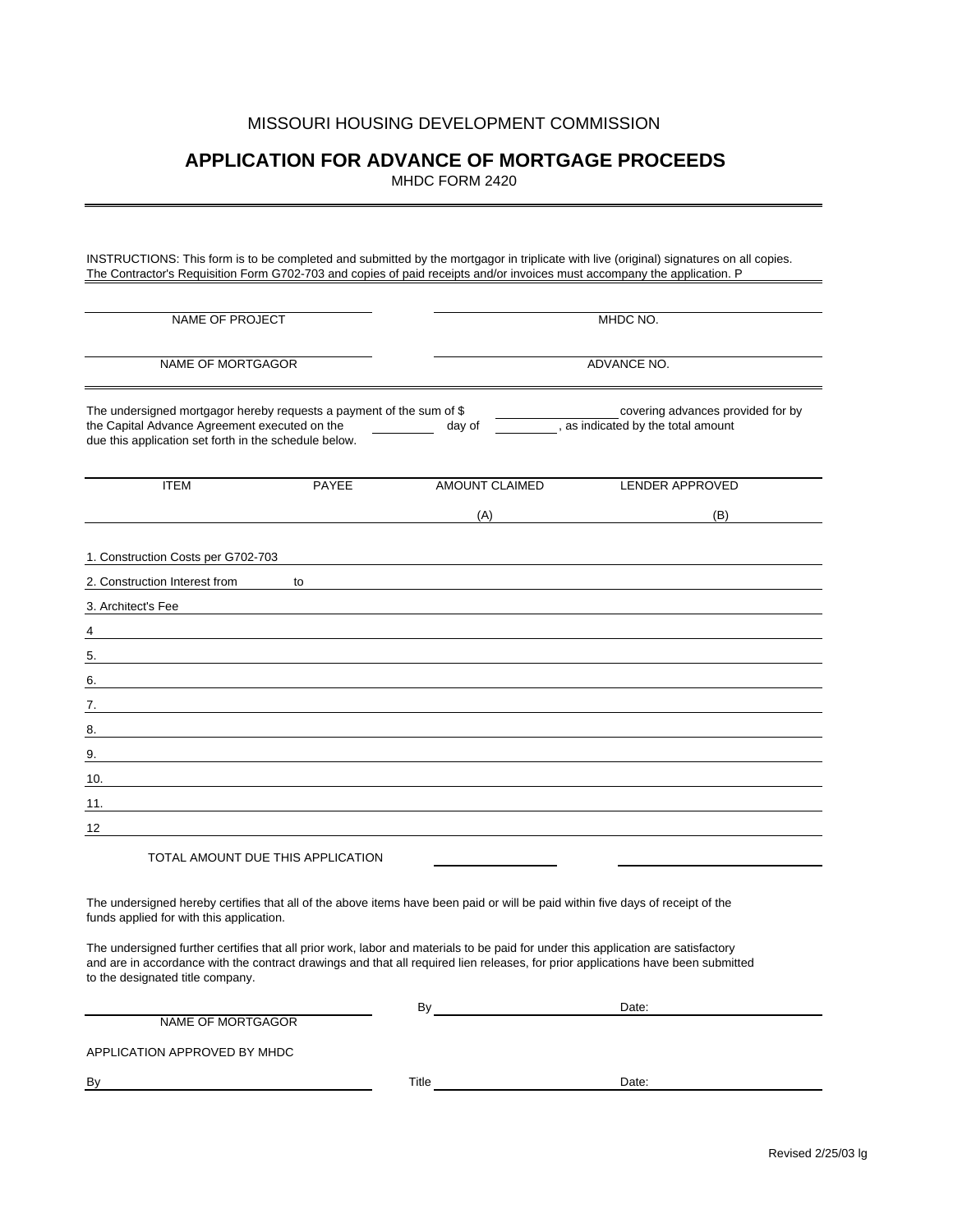### **APPLICATION FOR ADVANCE OF MORTGAGE PROCEEDS**

MHDC FORM 2420-2 Tax Exempt Bonds

INSTRUCTIONS: This form is to be completed and submitted by the mortgagor in triplicate with live (original) signatures on all copies. The Contractor's Requisition Form G702-703 and copies of paid receipts and/or invoices must accompany the application. Payment of the Architect's Fee for supervision will be paid in accordance with the percentage of construction completed

| NAME OF PROJECT                                                                                                                     |                                                                                                                      |                | MHDC NO.                                                                                                           |               |  |
|-------------------------------------------------------------------------------------------------------------------------------------|----------------------------------------------------------------------------------------------------------------------|----------------|--------------------------------------------------------------------------------------------------------------------|---------------|--|
| NAME OF MORTGAGOR                                                                                                                   |                                                                                                                      |                | ADVANCE NO.                                                                                                        |               |  |
| The undersigned mortgagor hereby requests a payment of the sum of \$<br>Advance Agreement executed on the<br>in the schedule below. | day of                                                                                                               |                | covering advances provided for by the Capital<br>, as indicated by the total amount due this application set forth |               |  |
| <b>ITEM</b>                                                                                                                         | PAYEE                                                                                                                | AMOUNT CLAIMED | LENDER APPROVED                                                                                                    | <b>SOURCE</b> |  |
|                                                                                                                                     |                                                                                                                      | (A)            | (B)                                                                                                                | (C)           |  |
| 1. Construction Costs per G702-703<br>2. Construction Interest from<br>3. Architect's Fee<br>4<br>5.<br>6.                          | to                                                                                                                   |                |                                                                                                                    |               |  |
| 7.                                                                                                                                  |                                                                                                                      |                |                                                                                                                    |               |  |
| 8.<br>9.                                                                                                                            |                                                                                                                      |                |                                                                                                                    |               |  |
| 10.                                                                                                                                 |                                                                                                                      |                |                                                                                                                    |               |  |
| 11.                                                                                                                                 | <u> 1989 - Johann Stein, marwolaethau a bhann an t-Amhair an t-Amhair an t-Amhair an t-Amhair an t-Amhair an t-A</u> |                |                                                                                                                    |               |  |
| 12                                                                                                                                  |                                                                                                                      |                |                                                                                                                    |               |  |
|                                                                                                                                     | TOTAL AMOUNT DUE THIS APPLICATION                                                                                    |                |                                                                                                                    |               |  |

The undersigned hereby certifies that all of the above items have been paid or will be paid within five days of receipt of the funds applied for wtih this application.

The undersigned further certifies that all prior work, labor and materials to be paid for under this application are satisfactory and are in accordance with the contract drawings and that all required lien releases, for prior applications have been submitted to the designated title company.

NAME OF MORTGAGOR

By Date:

APPLICATION APPROVED BY MHDC

By Government and the Contract of the Contract of Title Contract of Date: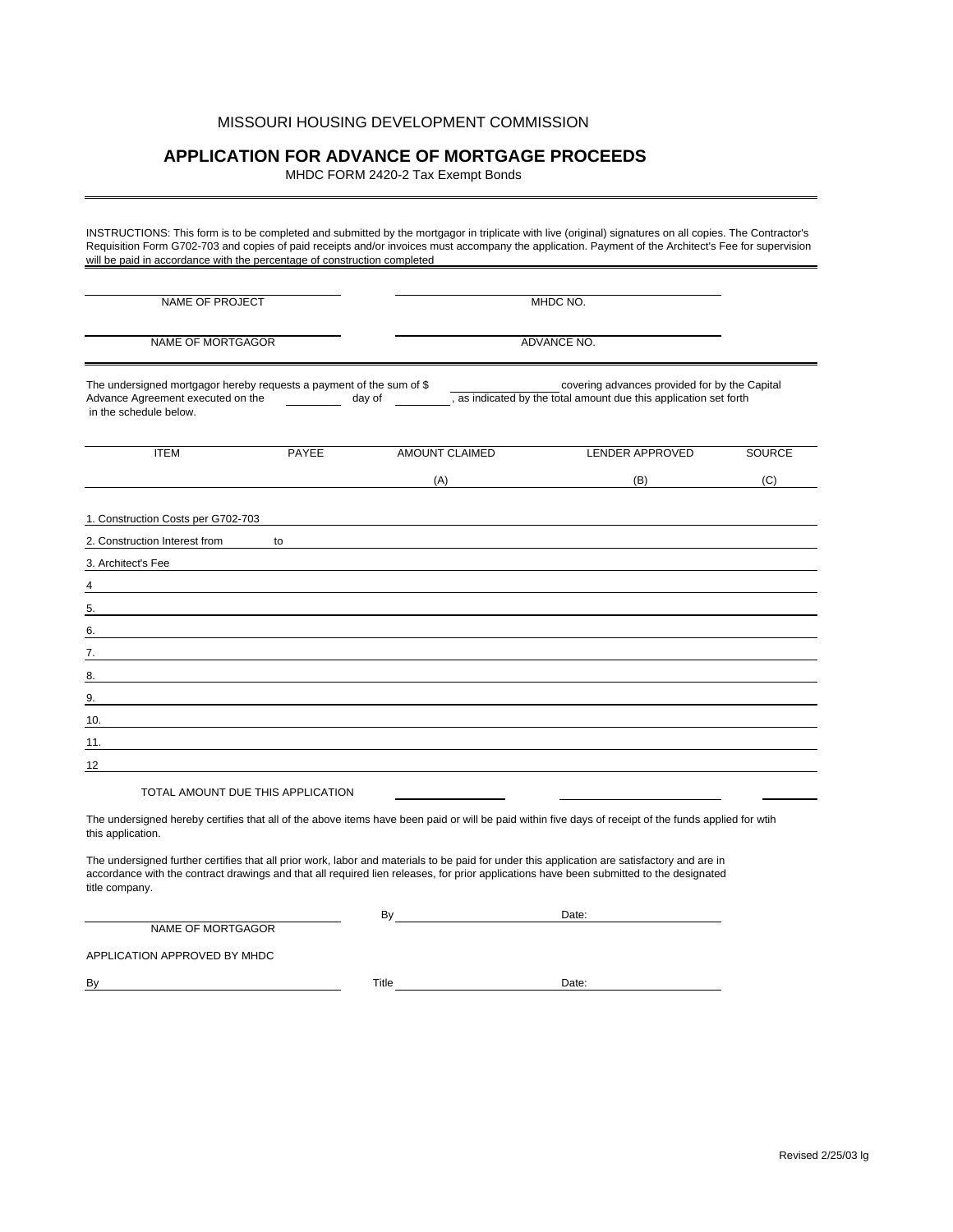# **●NIA Document G702" - 1992**

# Application and Certificate for Payment

| the Owner or Contractor under this Contract<br>named herein. Issuance, payment and acceptance of payment are without prejudice to any rights of                                                  | $\tilde{8}$                    | 69                                        | NET CHANGES by Change Order                                                       |
|--------------------------------------------------------------------------------------------------------------------------------------------------------------------------------------------------|--------------------------------|-------------------------------------------|-----------------------------------------------------------------------------------|
| This Certificate is not negotiable. The AMOUNT CERTIFIED is payable only to the Contractor                                                                                                       | $\overline{\mathbf{x}}$        | <b>SA</b><br>2003                         | <b>TOTALS</b>                                                                     |
|                                                                                                                                                                                                  | $\tilde{\mathbf{x}}$           | 69<br>$\overline{\$}$ (X) $\overline{\$}$ | Fotal approved this Month                                                         |
| Date:                                                                                                                                                                                            | $\overline{\infty}$<br>By:     | S<br>\$1000                               | Fotal changes approved in previous months by Owner                                |
| <b>ARCHITECT:</b>                                                                                                                                                                                | <b>DEDUCTIONS</b>              | <b>ADDITIONS</b>                          | <b>CHANGE ORDER SUMMARY</b>                                                       |
| Application and on the Continuation Sheet that are changed to conform with the amount certified.)                                                                                                |                                |                                           |                                                                                   |
| (Attach explanation if amount certified differs from the amount applied. Initial all figures on this                                                                                             | $\overline{8}$                 | e,                                        | (Line 3 less Line 6)                                                              |
| <b>AMOUNT CERTIFIED </b><br>į<br>$00005$ $\cdots$ $000$                                                                                                                                          |                                |                                           | <b>9. BALANCE TO FINISH, INCLUDING RETAINAGE</b>                                  |
| <b>AMOUNT CERTIFIED.</b>                                                                                                                                                                         | H,<br>$\overline{\text{0.00}}$ |                                           |                                                                                   |
| accordance with the Contract<br>Documents, and the Contractor is entitled to payment of the                                                                                                      |                                |                                           | (Line 6 from prior Certificate)                                                   |
| this application, the Architect certifies to the Owner that to the best of the Architect's knowledge, information and belief the Work has progressed as indicated, the quality of the Work is in | ₩<br>$\overline{8}$            |                                           | 7. LESS PREVIOUS CERTIFICATES FOR PAYMENT                                         |
| In accordance with the Contract 1<br>Documents, based on on-site observations and the data comprising                                                                                            |                                |                                           | (Line 4 Less Line 5 Total)                                                        |
| <b>ARCHITECT'S CERTIFICATE FOR AXYMENT</b>                                                                                                                                                       | ÷,<br><b>SO</b>                |                                           |                                                                                   |
| My Commission expires:                                                                                                                                                                           | 69<br>ခြိ                      |                                           | Total Retainage (Lines 5a + 5b or Total in Column I of G703)                      |
| Notary Public:                                                                                                                                                                                   | $\tilde{8}$                    | ₩                                         | (Column F on G703)                                                                |
|                                                                                                                                                                                                  |                                |                                           | þ,<br>$\bullet$<br>% of Stored Material                                           |
| me this<br>day of                                                                                                                                                                                | ခြ                             |                                           | (Column D+E on G703)                                                              |
| Subscribed and sworn to before                                                                                                                                                                   |                                |                                           | a.<br>O<br>% of Completed Work                                                    |
| County of:                                                                                                                                                                                       |                                |                                           | çn<br><b>RETAINAGE</b>                                                            |
| State of:                                                                                                                                                                                        | $\frac{1}{8}$                  |                                           |                                                                                   |
| Вy.<br>Date:                                                                                                                                                                                     | G,<br>$\overline{\text{8}}$    |                                           | 3. CONTRACT SUM TO DATE (Line 1 ± 2)                                              |
| CONTRACTOR:                                                                                                                                                                                      | ÷,<br>$\overline{\infty}$      |                                           |                                                                                   |
| that current payment shown herein is now due.                                                                                                                                                    | ç,<br>$\tilde{8}$              |                                           |                                                                                   |
| which previous Certificates for Payment were issued and payments received from the Owner, and                                                                                                    |                                |                                           | Continuation Sheet, AIA Document G703, is attached.                               |
| and belief the Work covered by this Application for Payment has been completed in accordance<br>with the Contract Documents, that all amounts have been paid by the Contractor for Work for      |                                |                                           | Application is made for payment, as shown below, in connection with the Contract. |
| The undersigned Contractor certifies that to the best of the Contractor's knowledge, information                                                                                                 |                                |                                           | <b>CONTRACTOR'S APPLICATION FAYMENT</b>                                           |
| <b>OTHER:</b> [                                                                                                                                                                                  |                                |                                           |                                                                                   |
| HELD: LI                                                                                                                                                                                         |                                |                                           |                                                                                   |
| PROJECT NOS:<br><b>CONTRACT DATE:</b><br>CONTRACTOR:                                                                                                                                             |                                | <b>ARCHITECT:</b>                         | CONTRACTOR:                                                                       |
| <b>CONTRACT FOR: General Construction</b><br>ARCHITECT:                                                                                                                                          |                                | ⋚                                         | <b>FROM</b>                                                                       |
| PERIOD TO:<br><b>OWNER: [</b>                                                                                                                                                                    |                                |                                           |                                                                                   |
| <b>APPLICATION NO: 001</b><br><b>Distribution to:</b>                                                                                                                                            | Sample                         | <b>PROJECT:</b>                           | TO OWNER:                                                                         |
|                                                                                                                                                                                                  |                                |                                           |                                                                                   |

AA Document G702™ – 1992. Copyright © 1953, 1963, 1978 and 1992 by The American institute of Architecs. All rights reserved. WARNING: This AIA<sup>®</sup> Document is protected by U.S. Copyright<br>maw and more that in the fact produc

(1085737504)

 $\rightarrow$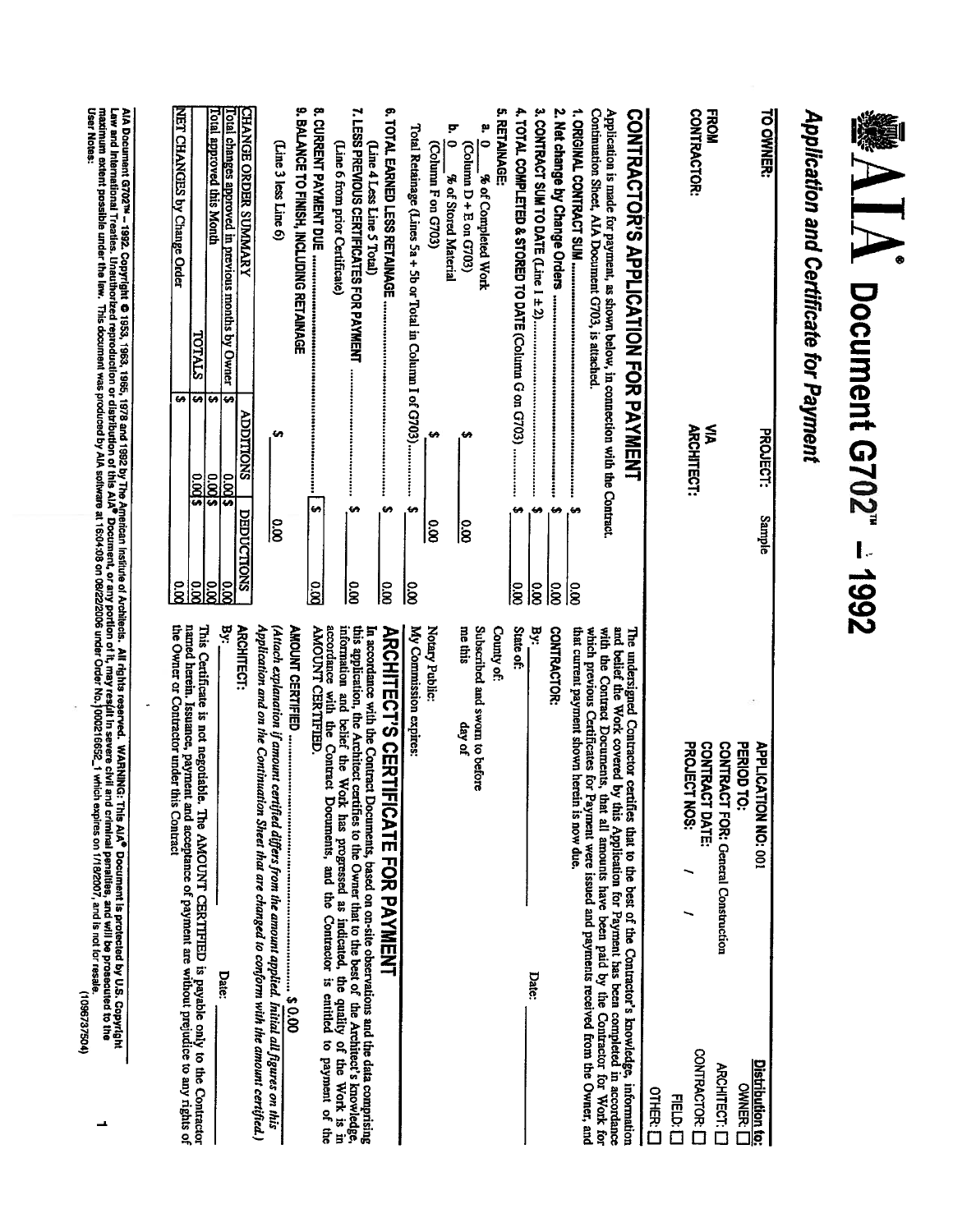# (3896424238)

∸

AlA Document G703™ – 1992. Copyright © 1963, 1963, 1967, 1979, 1983 and 1992 by The American Institute of Artitieris. All rights reserved. WARNING: This AlA<sup>e</sup> Document is protected by<br>U.S. Copyright Law and International User Notes:

|                    | <b>HEM</b>                                                                                                                                                                                                                                                                 |                | ⋗  |                              |
|--------------------|----------------------------------------------------------------------------------------------------------------------------------------------------------------------------------------------------------------------------------------------------------------------------|----------------|----|------------------------------|
| <b>GRAND TOTAL</b> | DESCRIPTION OF WORK                                                                                                                                                                                                                                                        |                |    |                              |
| 20.00              | <b>SCHEDULED</b><br><b>AALUE</b>                                                                                                                                                                                                                                           |                |    |                              |
| 80.001             | SERVIOUS   THIS PERIOTS   COREED (NOT AND STORED USED IN THIS PERIOD   WASHINGTON   WASHINGTON   WASHINGTON   WASHINGTON   WASHINGTON   WASHINGTON   WASHINGTON   WASHINGTON   WASHINGTON   WASHINGTON   WASHINGTON   WASHINGT<br>$\mathbb{G} + \mathbb{E}$<br><b>FROM</b> | WORK COMPLETED |    |                              |
| $rac{1000}{8}$     |                                                                                                                                                                                                                                                                            |                | b. |                              |
| 8 0.00             | MATERIALS<br>IND ORE)                                                                                                                                                                                                                                                      |                |    |                              |
| 100.01             | COMPLETED<br>$G+5+D$                                                                                                                                                                                                                                                       | TOTAL          |    | 옰                            |
| $0.00 \times$      | <u>ດ -</u><br>ວ<br>SP                                                                                                                                                                                                                                                      |                |    | <b>CHITECT'S PROJECT NO:</b> |
| \$0.00             | BALANCE TO RETAINAGE<br><b>HSINIH</b><br>$(C - G)$                                                                                                                                                                                                                         |                | Ξ  |                              |
| 8000               | (TRYARIABLE)<br><b>RATE</b>                                                                                                                                                                                                                                                |                |    |                              |

Use Column I on Contracts where variable retainage for line items may apply

containing Contractor's signed certification is attached.

AIA Document G702, APPLICATION AND CERTIFICATION FOR PAYMENT,

**※AIA Document G703" - 1992** 

In tabulations below, amounts are stated to the nearest dollar.

**APPLICATION DATE:** 

**APPLICATION NO: 001** 

PERIOD TO:

**Continuation Sheet**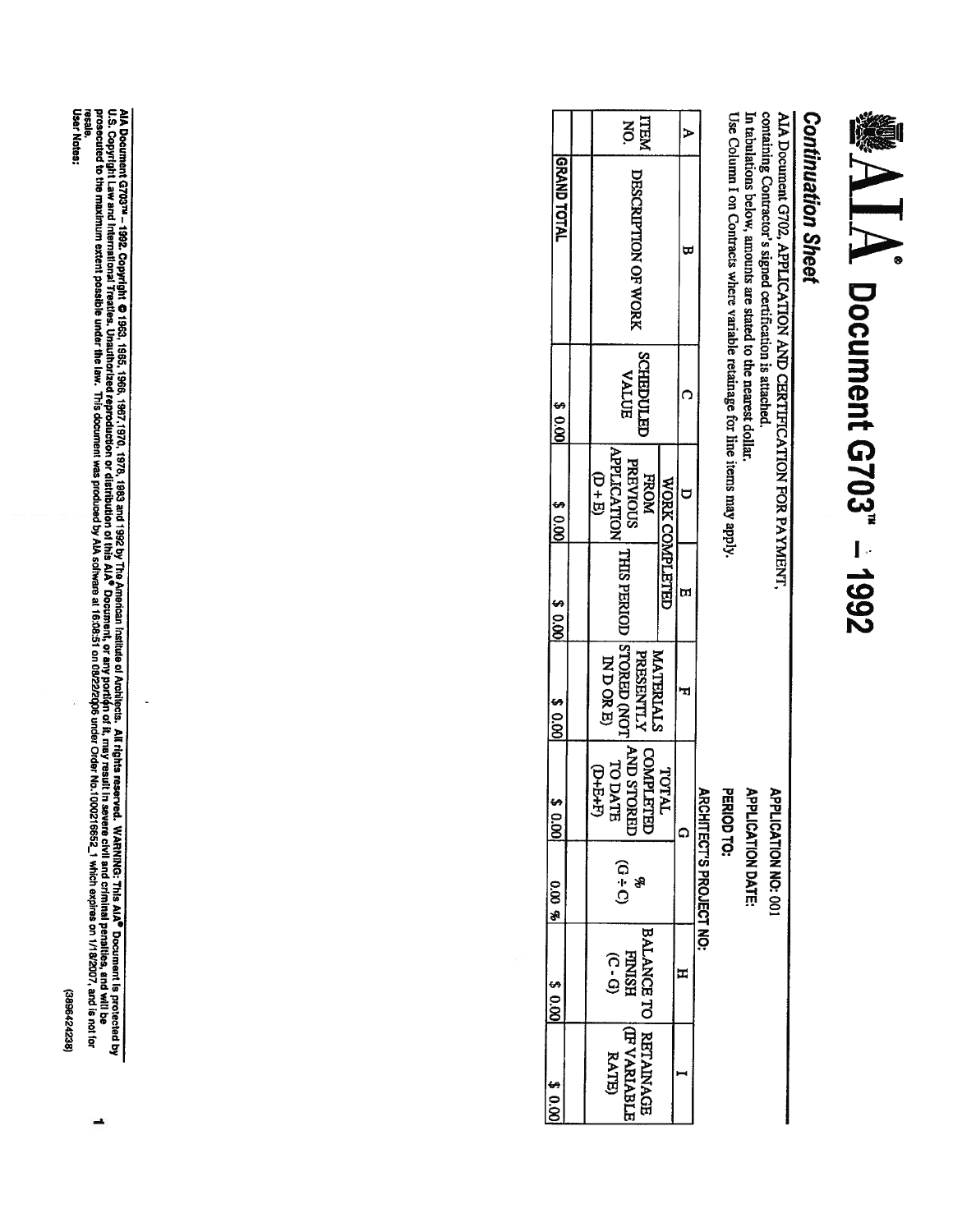### **DISBURSEMENT SCHEDULE MHDC FORM 2430**

### **PROJECT: MHDC NO.: APPLICATION NO.: APPLICATION DATE:**

|                                                  | <b>WORK COMPLETED</b> |                    |                    |                  |                |                  |
|--------------------------------------------------|-----------------------|--------------------|--------------------|------------------|----------------|------------------|
|                                                  | <b>SCHEDULED</b>      | <b>PREVIOUS</b>    | <b>THIS</b>        | <b>COMPLETED</b> |                | <b>TO</b>        |
| <b>DESCRIPTION OF WORK</b>                       | <b>VALUE</b>          | <b>APPLICATION</b> | <b>APPLICATION</b> | <b>TO DATE</b>   | %              | <b>FINISH</b>    |
|                                                  |                       |                    |                    |                  |                |                  |
| <b>Construction</b>                              | \$0.00                | \$0.00             | \$0.00             | \$0.00           | 0.00%          | \$0.00           |
| <b>Architect Fee - Design</b>                    | \$0.00                | \$0.00             | \$0.00             | \$0.00           | 0.00%          | \$0.00           |
| <b>Architect Fee - Supervision</b>               | \$0.00                | \$0.00             | \$0.00             | \$0.00           | 0.00%          | \$0.00           |
| <b>Soil Report</b>                               | \$0.00                | \$0.00             | \$0.00             | \$0.00           | 0.00%          | \$0.00           |
| <b>Survey</b>                                    | \$0.00                | \$0.00             | \$0.00             | \$0.00           | 0.00%          | \$0.00           |
| <b>Engineering</b>                               | \$0.00                | \$0.00             | \$0.00             | \$0.00           | 0.00%          | \$0.00           |
| <b>Construction Interest</b>                     | \$0.00                | \$0.00             | \$0.00             | \$0.00           | 0.00%          | \$0.00           |
| <b>Bridge Loan Interest</b>                      | \$0.00                | \$0.00             | \$0.00             | \$0.00           | 0.00%          | \$0.00           |
| <b>Construction Real Estate Taxes</b>            | \$0.00                | \$0.00             | \$0.00             | \$0.00           | 0.00%          | \$0.00           |
| <b>Construction Period Insurance</b>             | \$0.00                | \$0.00             | \$0.00             | \$0.00           | 0.00%          | \$0.00           |
| <b>MHDC Application Fee</b>                      | \$0.00                | \$0.00             | \$0.00             | \$0.00           | 0.00%          | \$0.00           |
| <b>MHDC Construction Loan Fee</b>                | \$0.00                | \$0.00             | \$0.00             | \$0.00           | 0.00%          | \$0.00           |
| <b>Other Construction Loan Fee</b>               | \$0.00                | \$0.00             | \$0.00             | \$0.00           | 0.00%          | \$0.00           |
| <b>Construction Inspection Fee</b>               | \$0.00                | \$0.00             | \$0.00             | \$0.00           | 0.00%          | \$0.00           |
| <b>MHDC Permanent Financing Fee</b>              | \$0.00                | \$0.00             | \$0.00             | \$0.00           | 0.00%          | \$0.00           |
| <b>Other Permanent Financing Fee</b>             | \$0.00                | \$0.00             | \$0.00             | \$0.00           | 0.00%          | \$0.00           |
| <b>Environmental Study</b>                       | \$0.00                | \$0.00             | \$0.00             | \$0.00           | 0.00%          | \$0.00           |
| <b>Market Study</b>                              | \$0.00                | \$0.00             | \$0.00             | \$0.00           | 0.00%          | \$0.00           |
| <b>Appraisal</b>                                 | \$0.00                | \$0.00             | \$0.00             | \$0.00           | 0.00%          | \$0.00           |
| <b>Title/Recording/Disbursing</b>                | \$0.00                | \$0.00             | \$0.00             | \$0.00           | 0.00%          | \$0.00           |
| Legal                                            | \$0.00                | \$0.00             | \$0.00             | \$0.00           | 0.00%          | \$0.00           |
| Organization                                     | \$0.00                | \$0.00             | \$0.00             | \$0.00           | 0.00%          | \$0.00           |
| <b>Cost Certification</b>                        | \$0.00                | \$0.00             | \$0.00             | \$0.00           | 0.00%          | \$0.00           |
| Prepaid MIP (Risk Share only)                    | \$0.00                | \$0.00             | \$0.00             | \$0.00           | 0.00%          | \$0.00           |
| Contingency                                      | \$0.00                | \$0.00             | \$0.00             | \$0.00           | 0.00%          | \$0.00           |
| <b>Environmental Abatement</b>                   | \$0.00<br>\$0.00      | \$0.00<br>\$0.00   | \$0.00<br>\$0.00   | \$0.00<br>\$0.00 | 0.00%          | \$0.00<br>\$0.00 |
| <b>Historic Credit Fees</b><br><b>Relocation</b> | \$0.00                | \$0.00             | \$0.00             | \$0.00           | 0.00%<br>0.00% | \$0.00           |
| FF&E                                             | \$0.00                | \$0.00             | \$0.00             | \$0.00           | 0.00%          | \$0.00           |
| Other:                                           | \$0.00                | \$0.00             | \$0.00             | \$0.00           | 0.00%          | \$0.00           |
| <b>Legal Acquisiton and Recording</b>            | \$0.00                | \$0.00             | \$0.00             | \$0.00           | 0.00%          | \$0.00           |
| <b>Acquisition Cost of Building</b>              | \$0.00                | \$0.00             | \$0.00             | \$0.00           | 0.00%          | \$0.00           |
| <b>Other Acquisition Related Costs</b>           | \$0.00                | \$0.00             | \$0.00             | \$0.00           | 0.00%          | \$0.00           |
| Land                                             | \$0.00                | \$0.00             | \$0.00             | \$0.00           | 0.00%          | \$0.00           |
| <b>Developer's Fee</b>                           | \$0.00                | \$0.00             | \$0.00             | \$0.00           | 0.00%          | \$0.00           |
| <b>Consultant Fee</b>                            | \$0.00                | \$0.00             | \$0.00             | \$0.00           | 0.00%          | \$0.00           |
| <b>Tax Credit Fee</b>                            | \$0.00                | \$0.00             | \$0.00             | \$0.00           | 0.00%          | \$0.00           |
| <b>AHAP Fees</b>                                 | \$0.00                | \$0.00             | \$0.00             | \$0.00           | 0.00%          | \$0.00           |
| <b>Bond Related Costs</b>                        | \$0.00                | \$0.00             | \$0.00             | \$0.00           | 0.00%          | \$0.00           |
| <b>Syndication Costs</b>                         | \$0.00                | \$0.00             | \$0.00             | \$0.00           | 0.00%          | \$0.00           |
| ease Up Reserve                                  | \$0.00                | \$0.00             | \$0.00             | \$0.00           | 0.00%          | \$0.00           |
| <b>Operating Reserve</b>                         | \$0.00                | \$0.00             | \$0.00             | \$0.00           | 0.00%          | \$0.00           |
| <b>Replacement Reserve</b>                       | \$0.00                | \$0.00             | \$0.00             | \$0.00           | 0.00%          | \$0.00           |
| Other (identify)                                 | \$0.00                | \$0.00             | \$0.00             | \$0.00           | 0.00%          | \$0.00           |
| <b>TOTAL DEV. COSTS</b>                          | \$0.00                | \$0.00             | \$0.00             | \$0.00           | 0.00%          | \$0.00           |

| <b>OWNER'S EQUITY</b>     | \$0.00 | \$0.00 | \$0.00 | \$0.00 | \$0.00 | \$0.00 |
|---------------------------|--------|--------|--------|--------|--------|--------|
| <b>HOME FUNDS</b>         | \$0.00 | \$0.00 | \$0.00 | \$0.00 | \$0.00 | \$0.00 |
| <b>MHDC LOAN PROCEEDS</b> | \$0.00 | \$0.00 | \$0.00 | \$0.00 | \$0.00 | \$0.00 |
|                           | \$0.00 | \$0.00 | \$0.00 | \$0.00 | \$0.00 | \$0.00 |

Inspection Approved: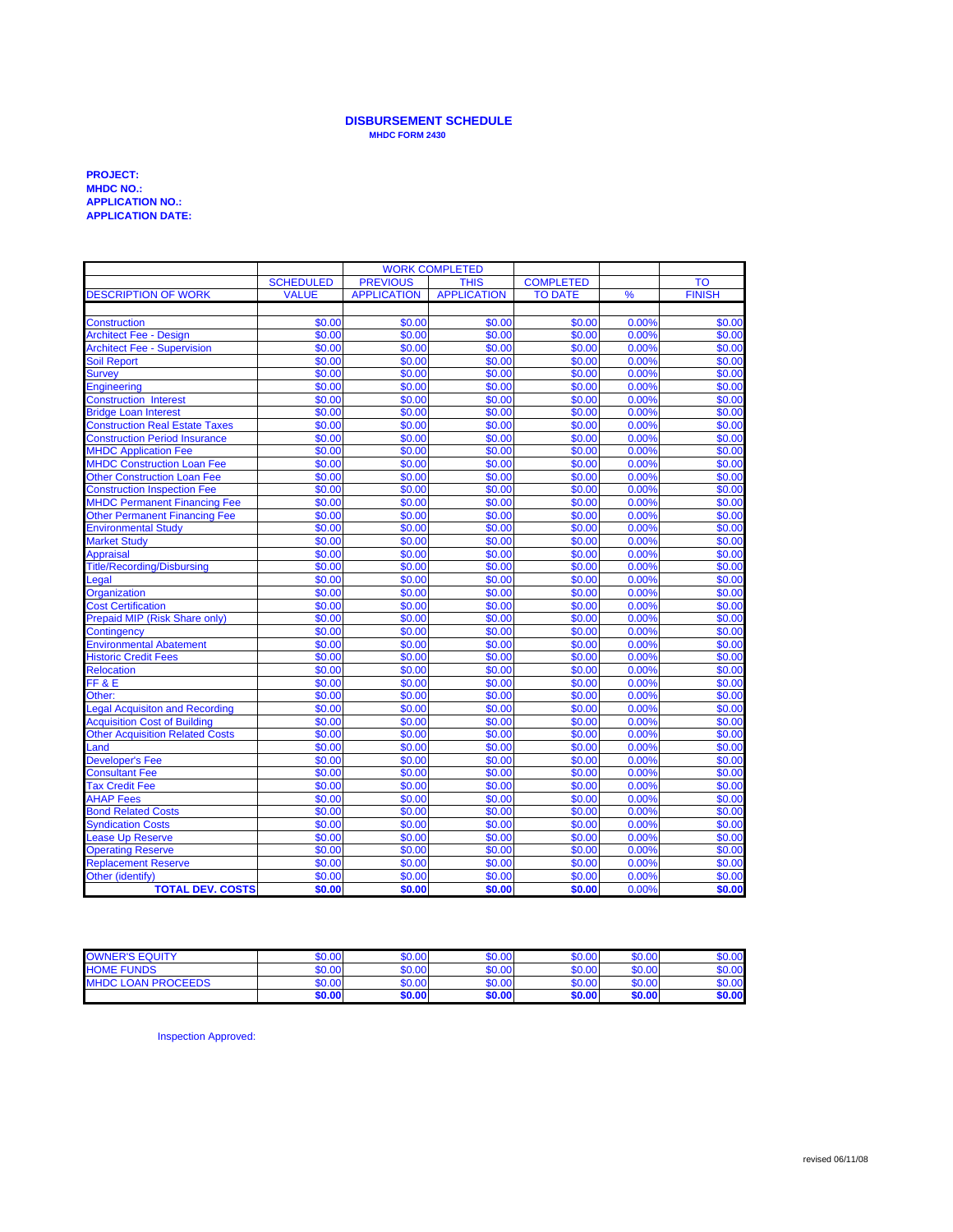### **CONTRACTOR'S ADVANCE MHDC FORM 2440**

**PROJECT: MHDC NO.: ADVANCE NO.: Location of Property:** 

### This request for payment is submitted for the amount of **\$0.00** for construction completed on the subject property up to the

day of , 2008, and as itemized below.

|      | <b>Trade</b>                     | <b>Cost</b>      | Previously       | Requested        | <b>Completed</b> | Percent         | <b>Balance</b>   |                  |
|------|----------------------------------|------------------|------------------|------------------|------------------|-----------------|------------------|------------------|
| Item | <b>Description</b>               | as per           | Paid             | <b>This</b>      | <b>To Date</b>   | <b>Complete</b> | <b>To Finish</b> | <b>Retention</b> |
|      |                                  | <b>Breakdown</b> |                  | <b>Draw</b>      | $(B+C)$          |                 |                  |                  |
|      |                                  | A                | B                | C                | D                | Е               | F                | G                |
|      | 1 Earthwork                      | \$0.00           | \$0.00           | \$0.00           | \$0.00           | 0.00%           | \$0.00           | \$0.00           |
|      | 2 Site Utilities                 | \$0.00           | \$0.00           | \$0.00           | \$0.00           | 0.00%           | \$0.00           | \$0.00           |
|      | 3 Roads & Walks                  | \$0.00           | \$0.00           | \$0.00           | \$0.00           | 0.00%           | \$0.00           | \$0.00           |
|      | 4 Off Site Work                  | \$0.00           | \$0.00           | \$0.00           | \$0.00           | 0.00%           | \$0.00           | \$0.00           |
|      | 5 Concrete                       | \$0.00           | \$0.00           | \$0.00           | \$0.00           | 0.00%           | \$0.00           | \$0.00           |
|      | 6 Masonry                        | \$0.00           | \$0.00           | \$0.00           | \$0.00           | 0.00%           | \$0.00           | \$0.00           |
|      | <b>7 Structrual Metals</b>       | \$0.00           | \$0.00           | \$0.00           | \$0.00           | 0.00%           | \$0.00           | \$0.00           |
|      | 8 Rough Carpentry                | \$0.00           | \$0.00           | \$0.00           | \$0.00           | 0.00%           | \$0.00           | \$0.00           |
|      | 9 Finish Carpentry               | \$0.00           | \$0.00           | \$0.00           | \$0.00           | 0.00%           | \$0.00           | \$0.00           |
|      | <b>10 Cabinets</b>               | \$0.00           | \$0.00           | \$0.00           | \$0.00           | 0.00%           | \$0.00           | \$0.00           |
|      | 11 Waterproofing                 | \$0.00           | \$0.00           | \$0.00           | \$0.00           | 0.00%           | \$0.00           | \$0.00           |
|      | 12 Insulation                    | \$0.00           | \$0.00           | \$0.00           | \$0.00           | 0.00%           | \$0.00           | \$0.00           |
|      | <b>13 Roofing Systems</b>        | \$0.00           | \$0.00           | \$0.00           | \$0.00           | 0.00%           | \$0.00           | \$0.00           |
|      | 14 Siding                        | \$0.00           | \$0.00           | \$0.00           | \$0.00           | 0.00%           | \$0.00           | \$0.00           |
|      | <b>15 Gutters and Downspouts</b> | \$0.00           | \$0.00           | \$0.00           | \$0.00           | 0.00%           | \$0.00           | \$0.00           |
|      | 16 Doors and Hardward            | \$0.00           | \$0.00           | \$0.00           | \$0.00           | 0.00%           | \$0.00           | \$0.00           |
|      | 17 Windows                       | \$0.00           | \$0.00           | \$0.00           | \$0.00           | 0.00%           | \$0.00           | \$0.00           |
|      | 18 Drywall                       | \$0.00           | \$0.00           | \$0.00           | \$0.00           | 0.00%           | \$0.00           | \$0.00           |
|      | 19 Flooring                      | \$0.00           | \$0.00           | \$0.00           | \$0.00           | 0.00%           | \$0.00           | \$0.00           |
|      | 20 Carpet                        | \$0.00           | \$0.00           | \$0.00           | \$0.00           | 0.00%           | \$0.00           | \$0.00           |
|      | 21 Painting                      | \$0.00           | \$0.00           | \$0.00           | \$0.00           | 0.00%           | \$0.00           | \$0.00           |
|      | 22 Signage                       | \$0.00           | \$0.00           | \$0.00           | \$0.00           | 0.00%           | \$0.00           | \$0.00           |
|      | 23 Bathroom and Closet Access    | \$0.00           | \$0.00           | \$0.00           | \$0.00           | 0.00%           | \$0.00           | \$0.00           |
|      | 24 Appliances                    | \$0.00           | \$0.00           | \$0.00           | \$0.00           | 0.00%           | \$0.00           | \$0.00           |
|      | <b>25 Window Coverings</b>       | \$0.00           | \$0.00           | \$0.00           | \$0.00           | 0.00%           | \$0.00           | \$0.00           |
|      | 26 Plumbing                      | \$0.00           | \$0.00<br>\$0.00 | \$0.00           | \$0.00           | 0.00%           | \$0.00<br>\$0.00 | \$0.00           |
|      | 27 Fire Sprinkler                | \$0.00           | \$0.00           | \$0.00<br>\$0.00 | \$0.00<br>\$0.00 | 0.00%<br>0.00%  | \$0.00           | \$0.00<br>\$0.00 |
|      | 28 HVAC<br><b>29 Electrical</b>  | \$0.00<br>\$0.00 | \$0.00           | \$0.00           | \$0.00           | 0.00%           | \$0.00           | \$0.00           |
|      | 30 Fire Alarm Systems            | \$0.00           | \$0.00           | \$0.00           | \$0.00           | 0.00%           | \$0.00           | \$0.00           |
|      | <b>31 Special Equipment</b>      | \$0.00           | \$0.00           | \$0.00           | \$0.00           | 0.00%           | \$0.00           | \$0.00           |
|      | 32 Landscaping                   | \$0.00           | \$0.00           | \$0.00           | \$0.00           | 0.00%           | \$0.00           | \$0.00           |
|      | 33 MHDC Approved Impact Fees     | \$0.00           | \$0.00           | \$0.00           | \$0.00           | 0.00%           | \$0.00           | \$0.00           |
|      | <b>34 Accessory Building</b>     | \$0.00           | \$0.00           | \$0.00           | \$0.00           | 0.00%           | \$0.00           | \$0.00           |
|      | 35 Demolition (Interior Rehab)   | \$0.00           | \$0.00           | \$0.00           | \$0.00           | 0.00%           | \$0.00           | \$0.00           |
|      | 36 Demolition (Land make ready)  | \$0.00           | \$0.00           | \$0.00           | \$0.00           | 0.00%           | \$0.00           | \$0.00           |
|      | 37 Sheetmetal                    | \$0.00           | \$0.00           | \$0.00           | \$0.00           | 0.00%           | \$0.00           | \$0.00           |
|      | <b>SUBTOTAL</b>                  | \$0.00           | \$0.00           | \$0.00           | \$0.00           | 0.00%           | \$0.00           | \$0.00           |
|      | <b>38 General Requirements</b>   | \$0.00           | \$0.00           | \$0.00           | \$0.00           | 0.00%           | \$0.00           | \$0.00           |
|      | <b>39 Builder's Overhead</b>     | \$0.00           | \$0.00           | \$0.00           | \$0.00           | 0.00%           | \$0.00           | \$0.00           |
|      | <b>40 Builder's Profit</b>       | \$0.00           | \$0.00           | \$0.00           | \$0.00           | 0.00%           | \$0.00           | \$0.00           |
|      | <b>TOTAL CONST.</b>              | \$0.00           | \$0.00           | \$0.00           | \$0.00           | 0.00%           | \$0.00           | \$0.00           |
|      |                                  |                  |                  |                  | \$0.00           |                 |                  |                  |
|      |                                  |                  |                  |                  | \$0.00           |                 | \$0.00           |                  |
|      |                                  |                  |                  |                  | \$0.00           |                 |                  |                  |
|      |                                  | \$0.00           |                  |                  |                  |                 |                  |                  |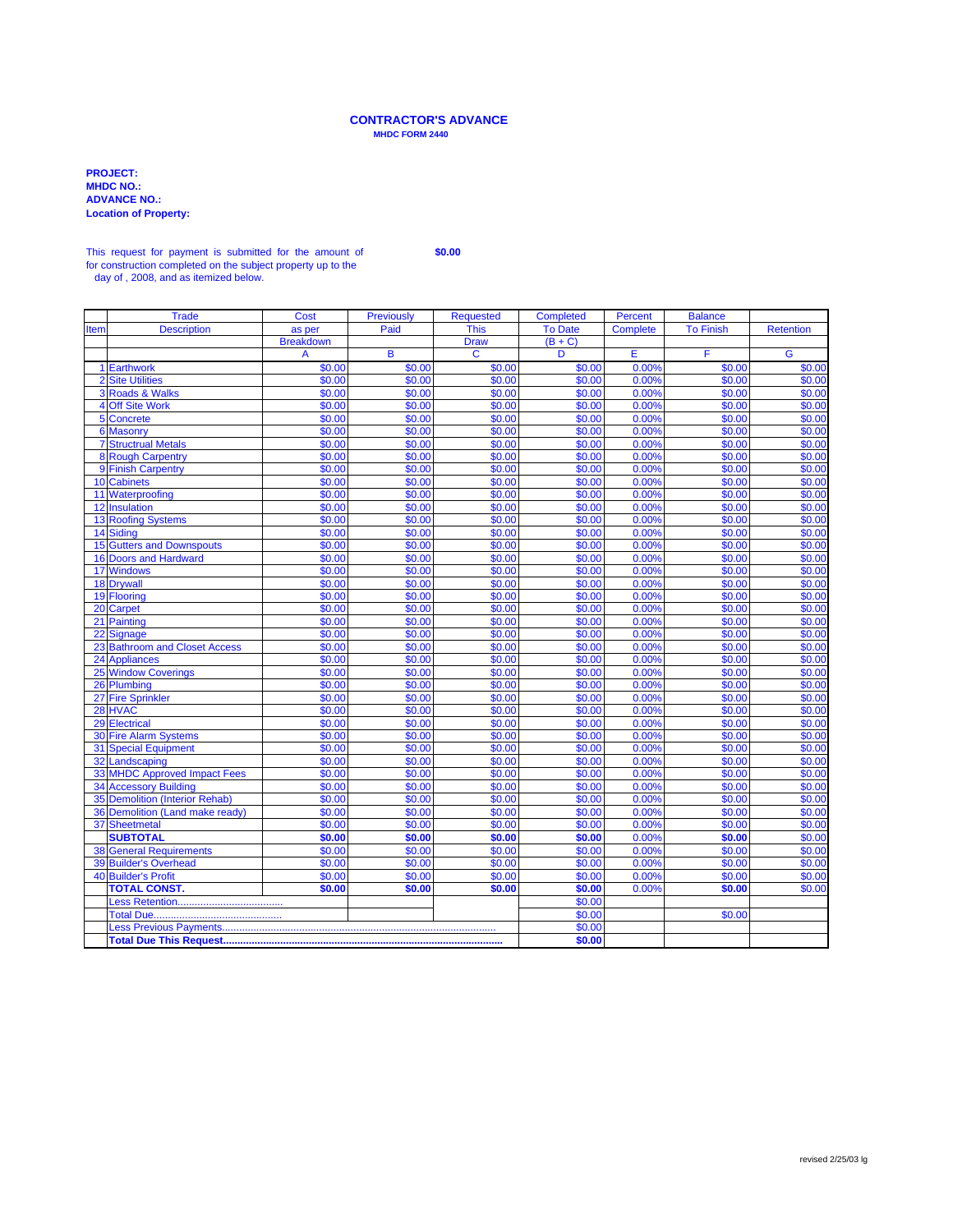### **CONTRACTOR'S PREVAILING WAGE CERTIFICATE**

MHDC FORM 2450

INSTRUCTIONS: For use under all sections of the State Housing Act requiring certification as to payment of prevailing wages as defined in Regulations of the Secretary of Labor, Part 3 (29 CFR Part 3). To be submitted for projects with HOME funding with each request for an advance of mortgage proceeds which includes a payment on account of construction costs.

|                    |                                                                                                                                                                                                                                                                                                                                                                                                                                                                                                            |             | <b>MHDC</b> |  |
|--------------------|------------------------------------------------------------------------------------------------------------------------------------------------------------------------------------------------------------------------------------------------------------------------------------------------------------------------------------------------------------------------------------------------------------------------------------------------------------------------------------------------------------|-------------|-------------|--|
|                    |                                                                                                                                                                                                                                                                                                                                                                                                                                                                                                            | NO.         |             |  |
|                    | <b>CONTRACTOR</b>                                                                                                                                                                                                                                                                                                                                                                                                                                                                                          | ADVANCE NO. | <b>DATE</b> |  |
|                    | The undersigned, as principal contractor in connection with the construction of the above<br>Project, states that he is fully familiar with the applicable wage determination decision of the<br>Secretary of Labor.                                                                                                                                                                                                                                                                                       |             |             |  |
| He certifies that: |                                                                                                                                                                                                                                                                                                                                                                                                                                                                                                            |             |             |  |
|                    | A copy of the applicable wage determination decision is posted in a conspicuous<br>place at the site of the work and he has required each subcontractor as a part of his<br>contract to agree to pay wages at rates not less than those contained in the<br>decision.                                                                                                                                                                                                                                      |             |             |  |
|                    | All laborers and mechanics employed in the construction of the Project have been,<br>to the date hereof, paid for such employment at wage rates not less than those<br>contained in the applicable wage determination decision of the Secretary of Labor<br>and no deductions or rebates have been made, either directly or indirectly, from the<br>fully weekly wages earned by any person, other than permissible deductions as<br>defined in Regulations of the Secretary of Labor, Part 3(CFR Part 3). |             |             |  |
|                    | He has fulfilled his obligations, to the date hereof, under The Labor Standards Provisions of<br>the Supplementary Conditions of the contract for Construction and said conditions in all<br>subcontractors.                                                                                                                                                                                                                                                                                               |             |             |  |
|                    |                                                                                                                                                                                                                                                                                                                                                                                                                                                                                                            | By          |             |  |

### INSPECTING ARCHITECT'S CERTIFICATE

I certify, based on my on-site observations (or those of my authorized representative) and the data compromising this requisition, that the work has progressed to the point indicated; that to the best of by knowledge, information and belief the work is in accordance with the Contract Documents; and that the Contractor is entitled to payment of the amount certified.

ARCHITECT

Date: By Box 2014 and the contract of the contract of the contract of the contract of the contract of the contract of the contract of the contract of the contract of the contract of the contract of the contract of the cont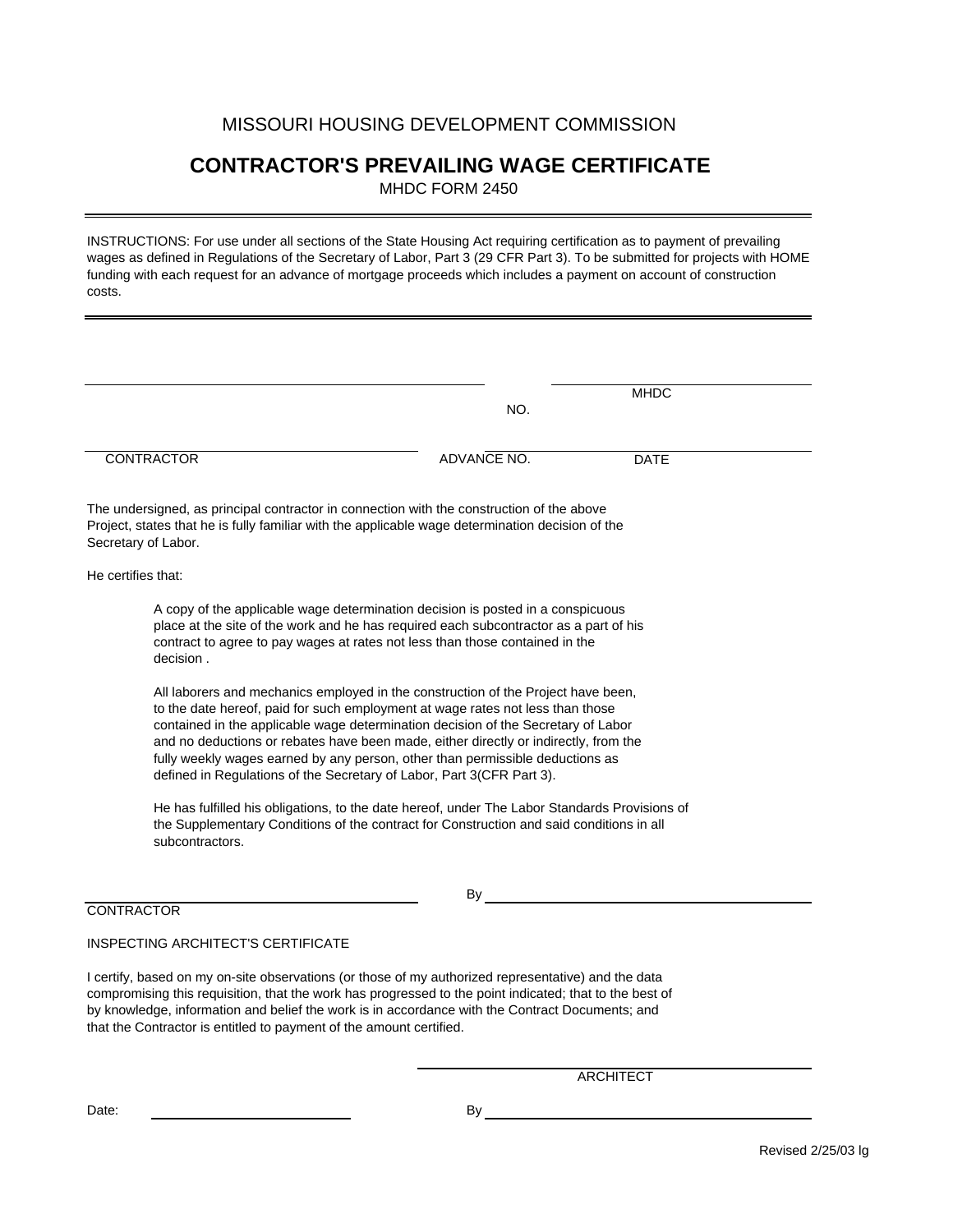### **REQUEST FOR RELEASE OF ESCROW FUNDS**

MHDC FORM 2460

| NAME OF PROJECT                                                                                                        | MHDC NO.                                                                                                                                                                                                                       |
|------------------------------------------------------------------------------------------------------------------------|--------------------------------------------------------------------------------------------------------------------------------------------------------------------------------------------------------------------------------|
|                                                                                                                        |                                                                                                                                                                                                                                |
| NAME OF MORTGAGOR                                                                                                      | RELEASE NO.                                                                                                                                                                                                                    |
|                                                                                                                        |                                                                                                                                                                                                                                |
| The undersigned hereby requests release of escrow funds in the amount of \$<br>the provisions of the Escrow Agreement. | in accordance with                                                                                                                                                                                                             |
| dated<br>between                                                                                                       |                                                                                                                                                                                                                                |
|                                                                                                                        | (mortgagor/owner) and Missouri Housing Development                                                                                                                                                                             |
| rt documentation for this request is attached.                                                                         |                                                                                                                                                                                                                                |
| \$<br>be                                                                                                               | Our records indicate that after release of the requested escrow funds is made the balance remaining in the account will                                                                                                        |
|                                                                                                                        | NAME OF MORTGAGOR                                                                                                                                                                                                              |
|                                                                                                                        | By                                                                                                                                                                                                                             |
| <b>DATE</b>                                                                                                            | <b>TITLE</b>                                                                                                                                                                                                                   |
| APPROVAL OF RELEASE OF ESCROW FUNDS<br>To:                                                                             |                                                                                                                                                                                                                                |
| MORTGAGOR NAME                                                                                                         | <b>DATE</b>                                                                                                                                                                                                                    |
| You are hereby notified that release and disbursement of the requested escrow funds in the amount of                   |                                                                                                                                                                                                                                |
|                                                                                                                        | dollars                                                                                                                                                                                                                        |
| from the<br>$($ \$                                                                                                     |                                                                                                                                                                                                                                |
|                                                                                                                        | escrow account is approved.                                                                                                                                                                                                    |
|                                                                                                                        |                                                                                                                                                                                                                                |
|                                                                                                                        | MISSOURI HOUSING DEVELOPMENT COMMISSION                                                                                                                                                                                        |
|                                                                                                                        | By the contract of the contract of the contract of the contract of the contract of the contract of the contract of the contract of the contract of the contract of the contract of the contract of the contract of the contrac |
|                                                                                                                        |                                                                                                                                                                                                                                |
| <b>DATE</b>                                                                                                            | Title                                                                                                                                                                                                                          |